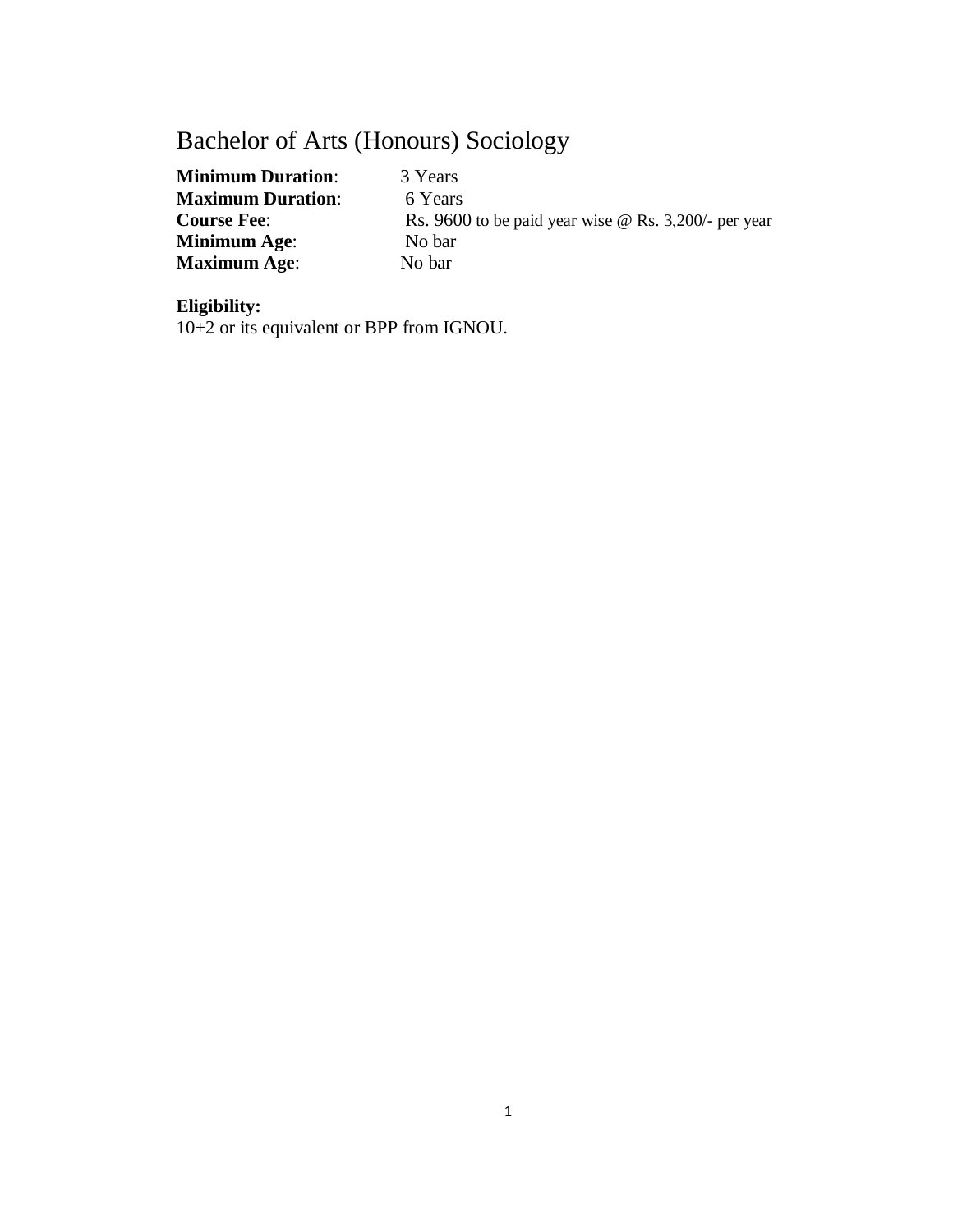# **For Programme Overview Tab**

With a substantial number of courses drawn from the discipline of Sociology and a few interdisciplinary and skill-based elective courses, the Bachelors Honours programme in Sociology is designed to give the learner a strong foundation in the basic ideas, concepts, institutions and processes of society.

### **Programme Structure**

The BA Honours programme in Sociology ( Programme Code BASOH) is of 148 credits with a mix of five types of courses: fourteen a) Core Courses, four b) Discipline Specific Electives, two c) Ability Enhancement Compulsory Courses, two d) Skill Enhancement Courses and two e) Generic Electives. While each of the Ability and Skill Enhancement is of four credit weightage, all other courses of this programme are six credit courses.

### **Eligibility**

The University admits students to its Bachelors programmes from both formal and non-formal scheme. The non-formal stream consists of those students who have not cleared 10+2 or equivalent exam. To take admission to IGNOU's degree programme they have to pass its Bachelor's Preparatory Programme (BPP) first.

There is no entrance test for seeking admission.

### **Medium of Instruction**

The BA Honours programme is offered in English and Hindi. The student has to opt for a particular medium of study while applying for admission to the programme.

# **Duration**

The programme can be completed by earning the required number of credits under each category in a minimum period of three years (six semesters) or in the maximum period of six years.

**Fee Structure**: A total of Rs. 9600/- is to be paid @ Rs. 3200/- per year. In the First year, in addition to Rs. 3200/-, a Registration fee of Rs. 200/- also has to be paid. The programme fee should be paid only by means of Debit Card/Credit Card through online mode only. Fee once paid is not refundable.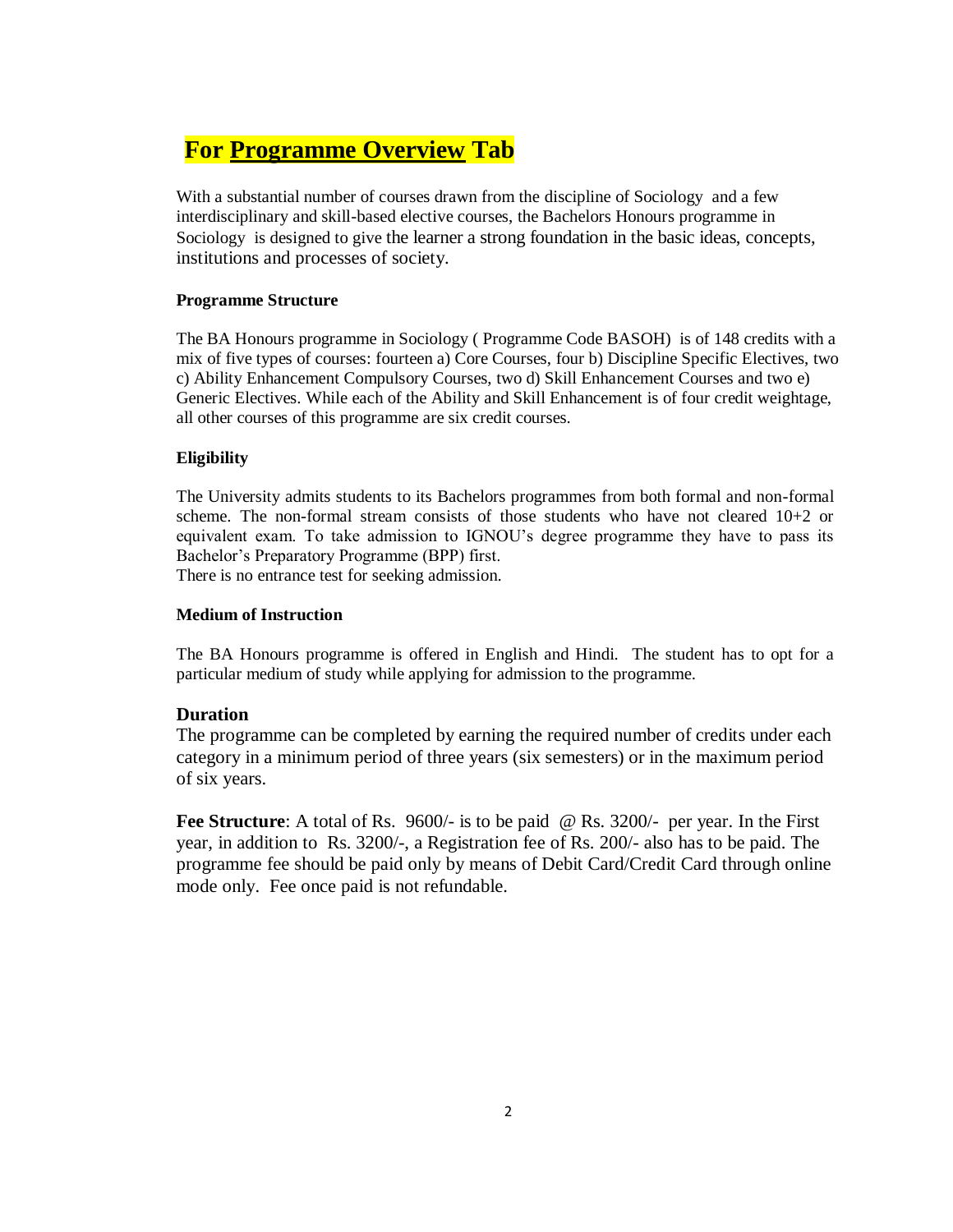# **For Courses Tab**

# **CORE COURSES**

- BSOC 101 Introduction to Sociology-1
- BSOC 102 Sociology of India-1
- BSOC 103 Introduction to Sociology -II
- BSOC 104 Sociology of India-II
- BSOC 105 Political Sociology
- BSOC 106 Sociology of Religion
- BSOC 107 Sociology of Gender
- BSOC 108 Economic Sociology
- BSOC 109 Sociology of Kinship
- BSOC 110 Social Stratification
- BSOC 111 Sociological Thinkers I
- BSOC 112 Sociological Research Methods-I
- BSOC 113 Sociological Thinkers-II
- BSOC 114 Sociological Research Methods-II

### **DISCIPLINE SPECIFIC ELECTIVES**

- BSOE 141 Urban Sociology
- BSOE 142 Indian Sociological Traditions
- BSOE 143 Environmental Sociology
- BANE 143 Tribal Cultures of India
- BSOE 144 Reading Ethnographies
- BANE 144 Visual Anthropology

## **ABILITY ENHANCEMENT COMPULSORY COURSE**

BEVAE 181Environmental Studies

BEGAE 182 English Communication Skills

BHDAE 182 Hindi Basha Aur Sampreshan

### **SKILL ENHANCEMENT COURSES**

BANS 183 Tourism Anthropology BANS 184 Public Health and Epidemiology

## **GENERIC ELECTIVES**

- BPAG 171 Disaster Management
- BGDG172 Gender Sensitization: Society and Culture
- BPAG 173 E Governance
- BPAG 174 Sustainable Development.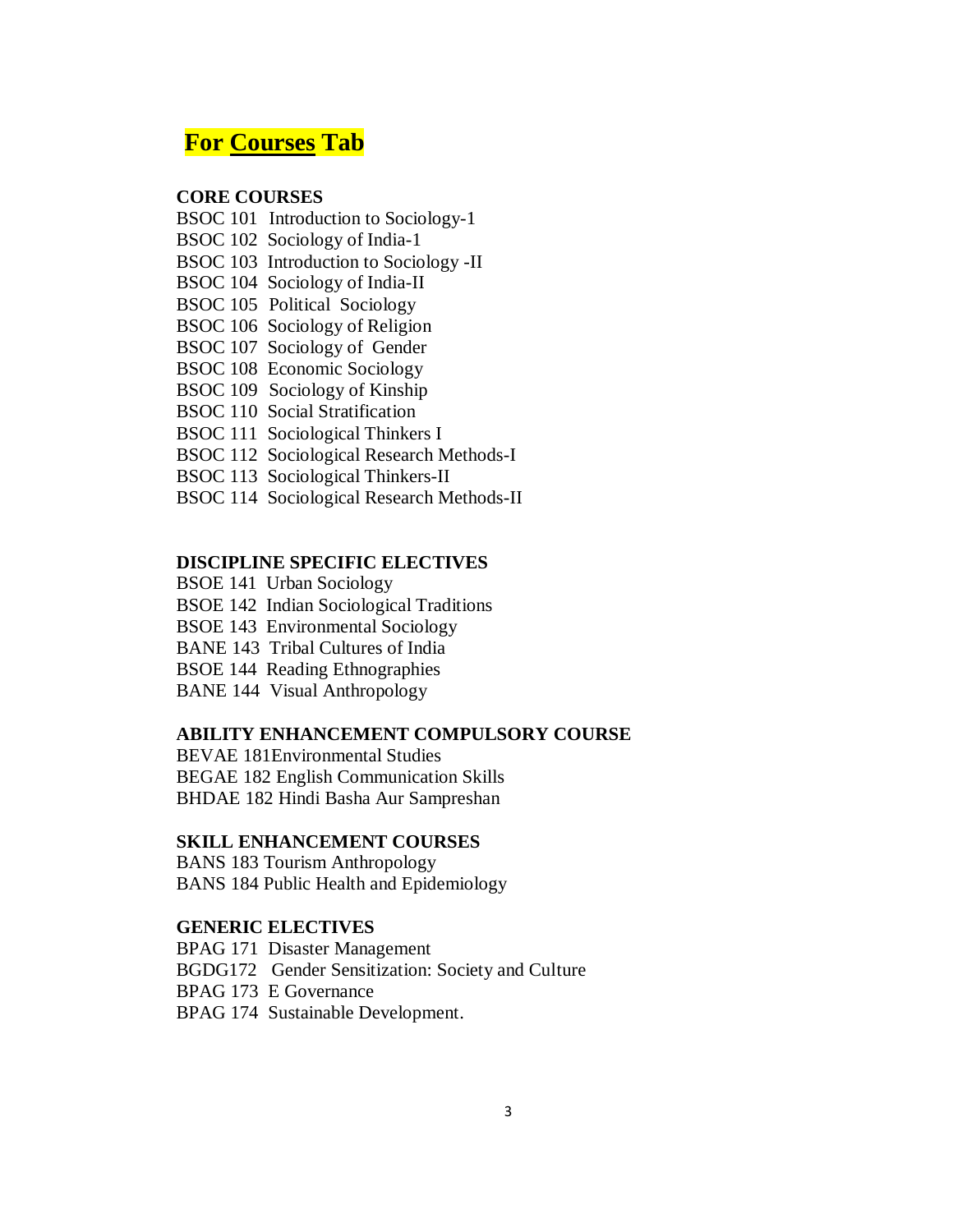# **COURSE DETAILS**

# **CORE COURSES**

# **CORE COURSES**

# **Introduction to Sociology-1 (BSOC 101) 6 credits**

The mandate of the course is to introduce the discipline to students from diverse trainings and capabilities. The course is intended to introduce the students to a sociological way of thinking. It also provides a foundation for the other more detailed and specialized courses in sociology..

#### **SYLLABUS**

| <b>BLOCK1</b>  | <b>Sociology: Discipline and Perspective</b>     |
|----------------|--------------------------------------------------|
| Unit 1         | Thinking Sociologically                          |
| Unit 2         | Emergence of Sociology and Social Anthropology   |
|                |                                                  |
| <b>BLOCK 2</b> | <b>Sociology and Other Social Sciences</b>       |
| Unit 3         | Relationship of Sociology with Anthropology      |
| Unit $4$       | Relationship of Sociology with Psychology        |
| Unit 5         | Relationship of Sociology with History           |
| Unit 6         | Relationship of Sociology with Economics         |
| Unit 7         | Relationship of Sociology with Political Science |
| <b>BLOCK 3</b> | <b>Basic Concepts</b>                            |
| Unit 8         | Culture and Society                              |
| Unit 9         | Social Groups and Community                      |
| Unit 10        | Associations and Institutions                    |
| Unit 11        | <b>Status and Role</b>                           |
| Unit 12        | Socialization                                    |
| Unit 13        | <b>Structure and Function</b>                    |
| Unit 14        | Social Control and Change                        |
|                |                                                  |

# **Sociology of India-1 (BSOC 102)6 credits**

This course introduces the process and modes of construction of knowledge of India, further it draws attention to the key concepts and institutions which are useful for understanding of Indian Society.

| <b>BLOCK1</b>  | <b>Understanding India: Major Discourses</b> |
|----------------|----------------------------------------------|
| Unit 1         | <b>Indological Discourse</b>                 |
| Unit 2         | <b>Colonial Discourse</b>                    |
| Unit 3         | <b>Nationalist Discourse</b>                 |
| Unit 4         | Subaltern Critique                           |
| <b>BLOCK 2</b> | <b>Interrogating Indian Society I</b>        |
| Unit 5         | Caste                                        |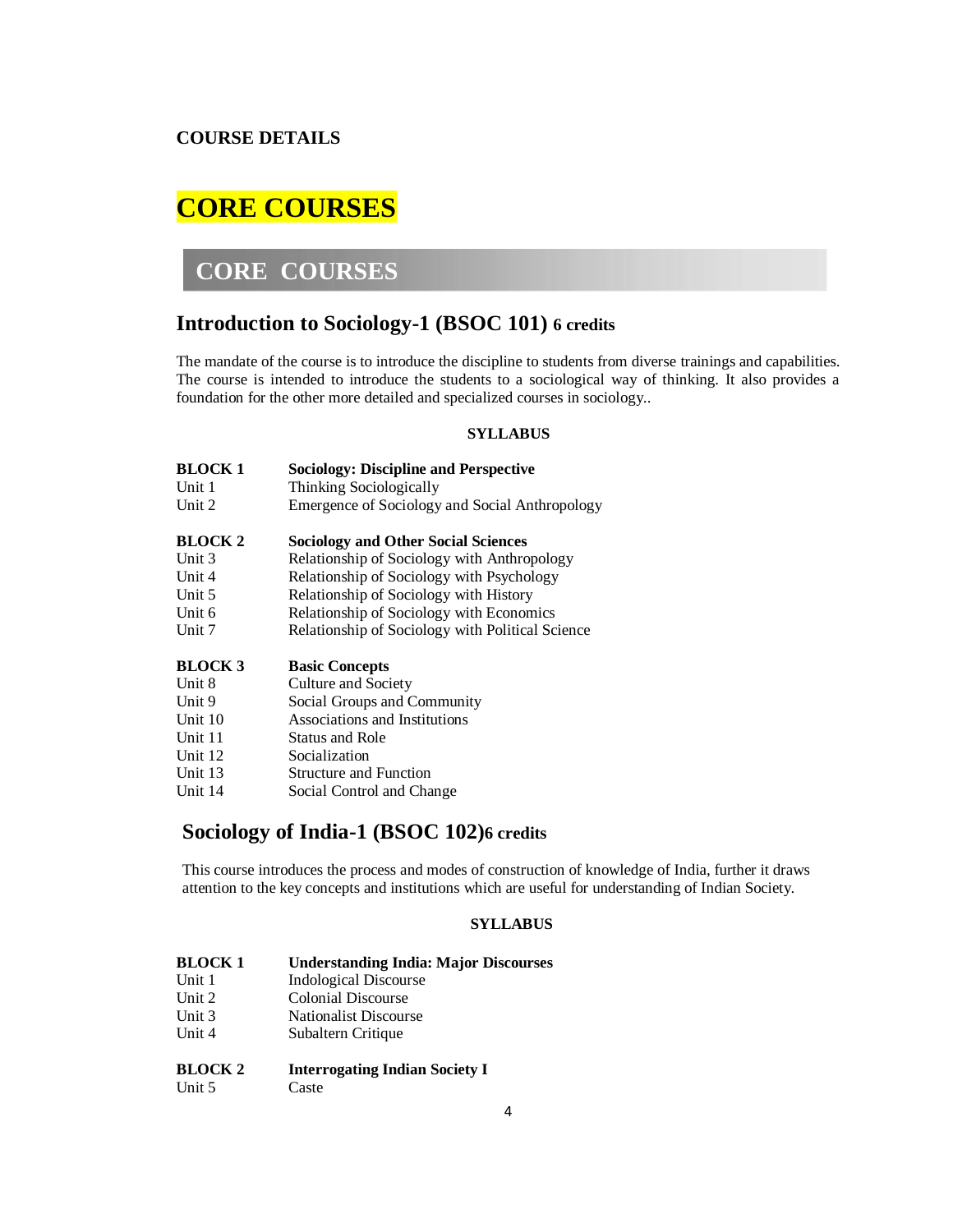| Unit 6         | Tribe                                  |
|----------------|----------------------------------------|
| Unit 7         | Village, Town and City                 |
| Unit 8         | <b>Agrarian Classes</b>                |
| Unit 9         | <b>Industry and Labour</b>             |
|                |                                        |
|                |                                        |
| <b>BLOCK 3</b> | <b>Interrogating Indian Society II</b> |
| Unit 10        | Family, Marriage and Kinship           |
| Unit 11        | Religion and Society                   |
| Unit 12        | Race and Ethnicity                     |
| Unit 13        | Polity and Society                     |

# **Introduction to Sociology -II(BSOC 103)6credits**

The course aims to provide a general introduction to sociological thought. The focus is on studying from the original texts to give the students a flavour of how over a period of time thinkers have conceptualized various aspects of society. This paper also provides a foundation for thinkers in the other papers.

#### **SYLLABUS**

| <b>BLOCK1</b>  | <b>Perspectives in Sociology-I</b>   |
|----------------|--------------------------------------|
| Unit 1         | <b>Evolutionary Perspective</b>      |
| Unit 2         | Functionalism                        |
| Unit $3$       | Structuralism                        |
| Unit 4         | <b>Conflict Perspective</b>          |
| <b>BLOCK 2</b> | <b>Perspectives in Sociology-II</b>  |
| Unit 5         | <b>Interpretive Sociology</b>        |
| Unit 6         | Symbolic Interactionism              |
| <b>BLOCK 3</b> | <b>Perspectives in Sociology-III</b> |
| Unit 7         | Feminist Perspective                 |
| Unit 8         | Dalit Perspective                    |
| <b>BLOCK 4</b> | <b>Differences and Debates</b>       |

| Unit 9  | Division of Labour: Durkheim and Marx |
|---------|---------------------------------------|
| Unit 10 | Religion: Durkheim and Weber          |
| Unit 11 | Capitalism: Marx and Weber            |
| Unit 12 | Social Change and Transformation      |

# **Sociology of India-II (BSOC 104)6 credits**

This paper aims to draw attention to the variety of ideas and debates about India. Further, it critically engages with the multiple socio-political forces and ideologies which shape the terrain of the nation.

#### **SYLLABUS**

| <b>BLOCK 1</b> | <b>Ideas of India</b>               |
|----------------|-------------------------------------|
| Unit 1         | Multiple imaginings                 |
| Unit $2$       | Gandhi and Ambedkar                 |
| Unit $3$       | Ideological and Ethnographic Images |
| Unit $4$       | <b>Constitutional Foundations</b>   |
|                |                                     |

**BLOCK 2 Resistance, Mobilization and Change**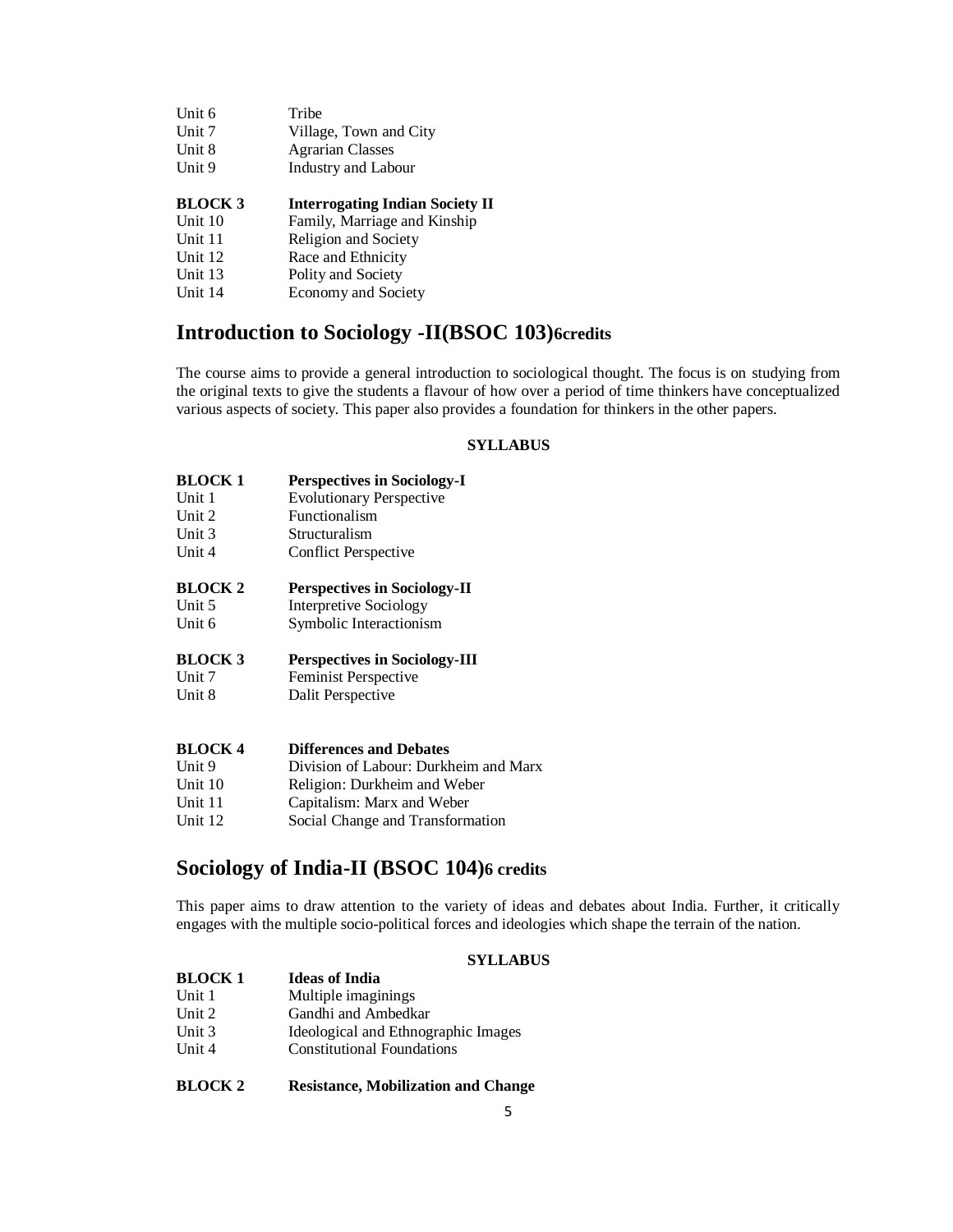| Unit 5         | Mobility and Change                             |
|----------------|-------------------------------------------------|
| Unit 6         | <b>Ethnic Movements</b>                         |
| Unit $7$       | Peasant Movements                               |
| Unit 8         | Dalit Movements                                 |
| Unit 9         | Women's Movements                               |
| Unit 10        | <b>Working Class Movements</b>                  |
| <b>BLOCK 3</b> | <b>State and Society: Contesting Ideologies</b> |
| Unit 11        | Communalism                                     |
| Unit 12        | Secularism                                      |

# **Political Sociology (BSOC 105)6 credits**

Unit 13 Nationalism

This course introduces the students to some major theoretical debates and concepts in Political Sociology, while situating these within contemporary political issues. A key thrust of the paper is towards developing a comparative understanding of political relationships through themes such as power, governance and state and society relationships

#### **SYLLABUS**

| <b>BLOCK1</b>  | <b>Understanding Political Sociology</b>            |
|----------------|-----------------------------------------------------|
| Unit 1         | Polity and Society                                  |
| Unit 2         | Political Sociology: Nature and Scope               |
| <b>BLOCK 2</b> | <b>Basic Concepts</b>                               |
| Unit 3         | State and Citizenship                               |
| Unit 4         | Power and Authority                                 |
| Unit 5         | Government, Governance and Governmentality          |
| Unit 6         | Elites, Ruling Classes and Masses                   |
| <b>BLOCK 3</b> | <b>Political System</b>                             |
| Unit $7$       | Segmentary                                          |
|                | Totalitarian                                        |
| Unit 8         |                                                     |
| Unit 9         | Democratic                                          |
| <b>BLOCK4</b>  | <b>Everyday State and Local Structures of Power</b> |
| Unit 10        | State and Society in India                          |
| Unit 11        | Local Self Government                               |
| Unit 12        | Movements and Resistance                            |

# **Sociology of Religion (BSOC 106) 6credits**

The course lays primacy to the understanding of religious over individual religions. Drawing heavily from classical writings on the subject it reinforces importance of the positions developed in these texts. Implicitly numerous interconnections can be attempted between various themes, manifestly the overarching concern of the paper is to follow up the linkage between social and religious through different registers mentioned in the outline.

#### **SYLLABUS**

#### **BLOCK 1 Sociological Understanding of Religion**

Unit 1 Formulating Religious: Elementary forms of Religion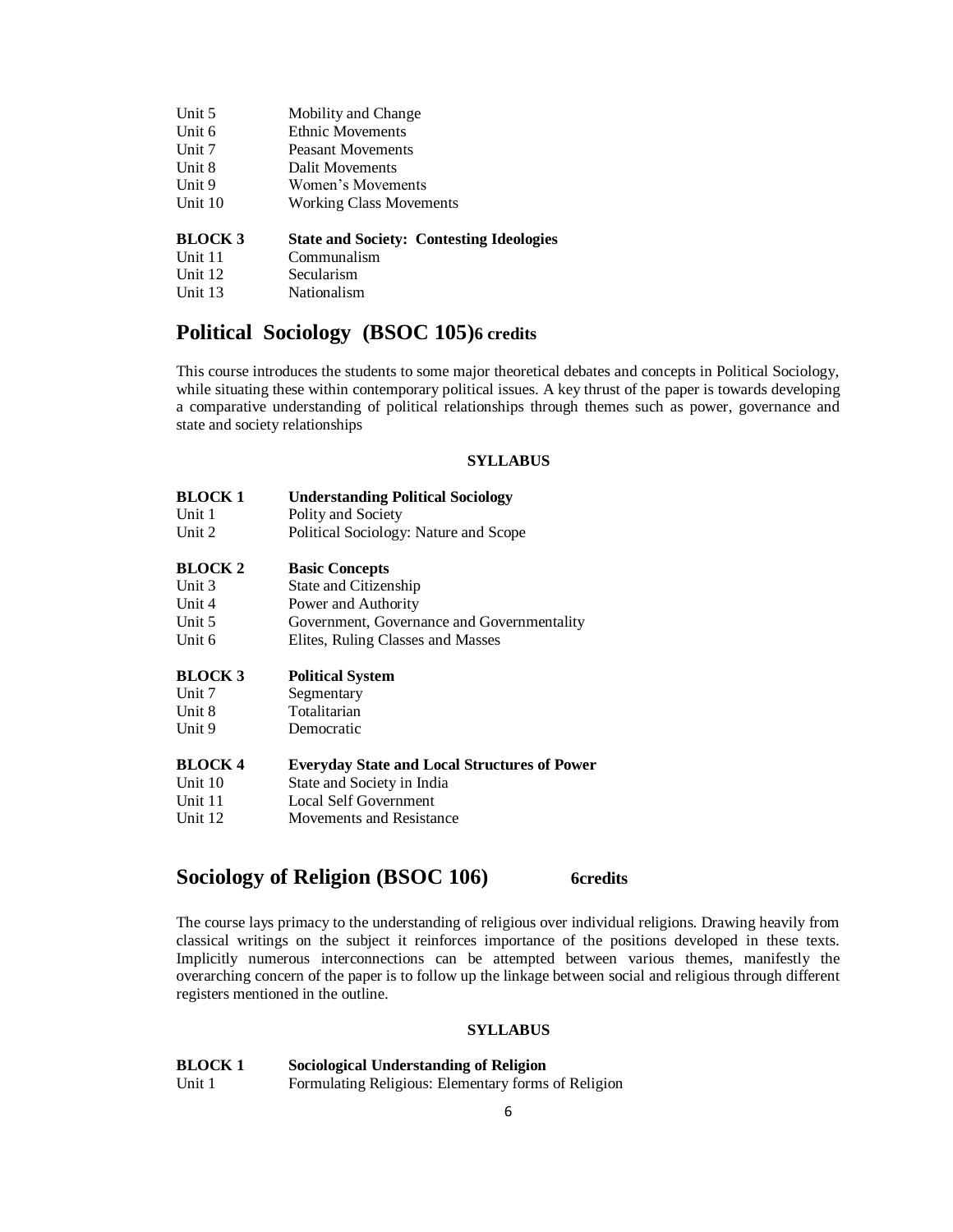| Unit 2         | Asceticism and Accumulation: Religion, Economy and Society |
|----------------|------------------------------------------------------------|
| Unit 3         | Rationality: Religion, Politics/State                      |
| Unit $4$       | Theodicy and Eschatology: Magic, Science and Religion      |
| <b>BLOCK 2</b> | <b>Elements of Religion</b>                                |
| Unit 5         | Sacred, Myth, Ritual: Social Significance of Religion      |
| Unit 6         | Body: Life Cycle Rituals                                   |
| Unit 7         | Prayer: Pilgrimages and Festivals                          |
| Unit 8         | Religion, Sect and Cults                                   |
| Unit 9         | Craft: Religious specialists                               |
| <b>BLOCK 3</b> | <b>Religious Movements</b>                                 |
| Unit 10        | Religion and Solitutude: Bhakti and Sufi                   |
| Unit 11        | Religious Reform Movements                                 |
| Unit 12        | New Age Movements                                          |
|                |                                                            |

# **Sociology of Gender (BSOC 107) 6 credits**

The course introduces gender as a critical sociological lens of enquiry in relation to various social fields. It also interrogates the categories of sex and sexuality

### **SYLLABUS**

| <b>BLOCK1</b>  | <b>Gender as a Social Construct</b>            |
|----------------|------------------------------------------------|
| Unit 1         | Gender, Sex, Sexuality                         |
| Unit 2         | Production of Masculinity and Feminity         |
| Unit 3         | Gender and embodiement                         |
| <b>BLOCK 2</b> | <b>Gender, Sexuality and Inequality</b>        |
| Unit 4         | Inter-sectionality: Race, Caste and Ethnicity  |
| Unit 5         | Family, Sexual Division of Labour and Property |
| Unit 6         | Gender and Work                                |
| Unit 7         | Gender and development                         |
| <b>BLOCK 3</b> | <b>Gender, Power and Resistance</b>            |
| Unit 8         | Power, Subordination and Resistance            |
| Unit 9         | Sexual Violence                                |
| Unit 10        | Women's Movements 1                            |
| Unit 11        | Women'                                         |
| Unit 12        | <b>Oueer Movements</b>                         |

# **Economic Sociology (BSOC108) 6 credits**

This course provides an understanding of the social and cultural bases of economic activity. It highlights the significance of sociological analysis for the study of economic processes in local and global contexts.

| <b>BLOCK1</b> | <b>Introduction to Economic Sociology</b> |  |
|---------------|-------------------------------------------|--|
| TT 7.4        | $\sim$ $\sim$ $\sim$                      |  |

- Unit 1 Society, Culture and Economy
- Unit 2 Formalism and Substantivism
- Unit 3 New Economic Sociology
- **BLOCK 2 Forms of Exchange**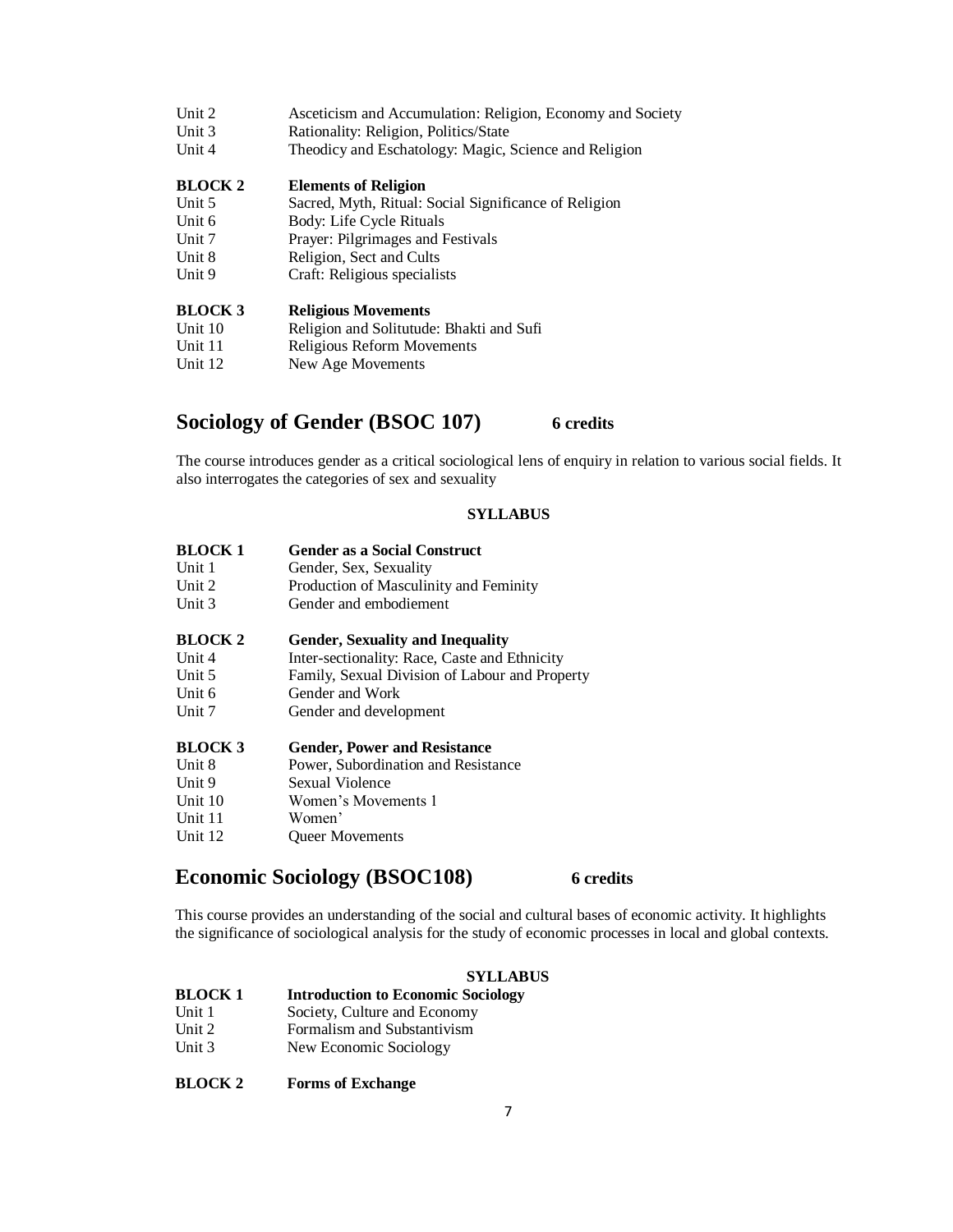| Unit $4$      | Reciprocity and Gift                                      |
|---------------|-----------------------------------------------------------|
| Unit 5        | <b>Exchange and Money</b>                                 |
| <b>BLOCK3</b> | <b>Systems of Production, Circulation and Consumption</b> |
| Unit 6        | Hunting and Gathering                                     |
| Unit 7        | Pastoralist and Horticulturalist                          |
| Unit 8        | Domestic Mode of Production                               |
| Unit 9        | Peasant Economy                                           |
| Unit $10$     | Capitalism                                                |
| Unit 11       | Socialism                                                 |
|               |                                                           |
| <b>BLOCK4</b> | <b>Some Cotemporary Issues in Economic Sociology</b>      |
| Unit 12       | Development                                               |
| Unit 13       | Globalisation                                             |
|               |                                                           |

# **Sociology of Kinship (BSOC 109) 6 credits**

This course aims to introduce general principles of kinship and marriage by reference to key terms and theoretical statements substantiated by ethnographies. The course looks at the trajectories and new directions in kinship studies

### **SYLLABUS**

| <b>BLOCK1</b>  | <b>Introduction</b>                     |
|----------------|-----------------------------------------|
| Unit 1         | Understanding Kinship Studies           |
| Unit 2         | <b>Basic Concepts</b>                   |
| <b>BLOCK 2</b> | Approaches:                             |
| Unit 3         | Descent Approach                        |
| Unit 4         | Approach                                |
| Unit 5         | Cultural Approach                       |
| <b>BLOCK 3</b> | <b>Family, Household and Marriage</b>   |
| Unit 6         | Cross-Cultural Variation in India       |
| Unit 7         | Caste, Class and Gender Dimension       |
| Unit 8         | Reimagining Families                    |
| <b>BLOCK4</b>  | <b>Re-casting Kinship</b>               |
| Unit 9         | Relatedness and Fictive Kinship         |
| Unit 10        | Kinship and Gender                      |
| Unit 11        | New Reproductive Technologies           |
| Unit 12        | Popular Culture and Reimagining Kinship |
|                |                                         |

# **Social Stratification (BSOC 110) 6 credits**

This course introduces students to sociological study of social inequalities. It acquaints students with principal theoretical perspectives and diverse forms of social inequality in articulation with each other.

| <b>BLOCK1</b> | <b>Introducing Stratification</b> |
|---------------|-----------------------------------|
| Unit 1        | <b>Basic Concepts</b>             |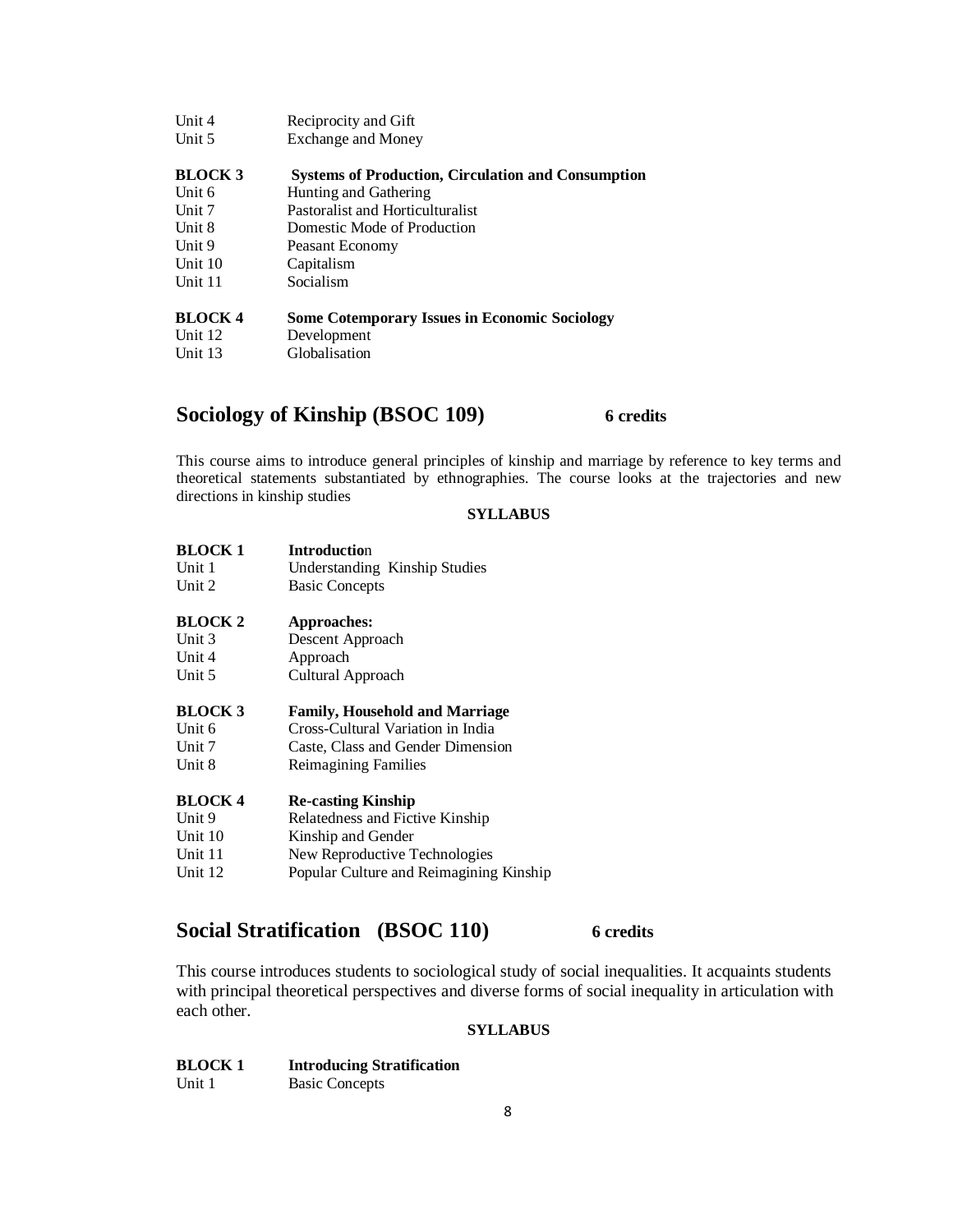| Unit 2         | Bases of Social Stratification         |
|----------------|----------------------------------------|
| <b>BLOCK 2</b> | Theories of Stratification             |
| Unit $3$       | Marxian Theory                         |
| Unit 4         | Weberian Theory                        |
| Unit 5         | <b>Functionalist Theory</b>            |
| Unit 6         | Interactional and Attributional Theory |
| <b>BLOCK 3</b> | <b>Identities and Inequalities</b>     |
| Unit 7         | Caste and Class                        |
| Unit 8         | Race and Ethnicity                     |
| Unit 9         | Gendering Inequality                   |
| <b>BLOCK4</b>  | <b>Mobility and Reproduction</b>       |
| Unit $10$      | Concept and Forms of Mobility          |
| Unit 11        | Factors and Forces of Mobility         |
| Unit 12        | Cultural and Social Reproduction       |
|                |                                        |

# **Sociological Thinkers-1 (BSOC 111) 6 credits**

To introduce Students to Post classical sociological thinking through some original texts.

#### **SYLLABUS**

| <b>BLOCK1</b><br>Unit 1 | Karl Marx<br>Philosophical Foundations of Karl Marx's Work     |
|-------------------------|----------------------------------------------------------------|
| Unit 2                  | Use Value and Exchange Value                                   |
| Unit 3                  | Social Formation and Capitalist Mode of Production             |
| Unit 4                  | Class and Class Struggle                                       |
| <b>BLOCK 2</b>          | <b>Emile Durkheim</b>                                          |
| Unit 5                  | Philosophical Foundations of Emile Durkheim's Work Social Fact |
| Unit $6$                | Individual and the Collective                                  |
| Unit 7                  | Normal and Pathological                                        |
| <b>BLOCK 3</b>          | <b>Max Weber</b>                                               |
| Unit 8                  | Philosophical Foundations of Max Weber's Work                  |
| Unit 9                  | Social Action and Ideal Types                                  |
| Unit 10                 | Power and Authority                                            |
| Unit 11                 | Religion and Economy                                           |

# **Sociological Research Methods –I (BSOC 112) 6 credits**

The course is a general introduction to the methodologies of sociological research methods. It will provide the student with some elementary knowledge of the complexities and philosophical underpinnings of research.

| BLOCK 1 | The Logic of Social Research |  |
|---------|------------------------------|--|
|         |                              |  |

- Unit 1 Research in Social Sciences
- Unit 2 Theory and Research
- Unit 3 **Issues of Objectivity in the Social Sciences**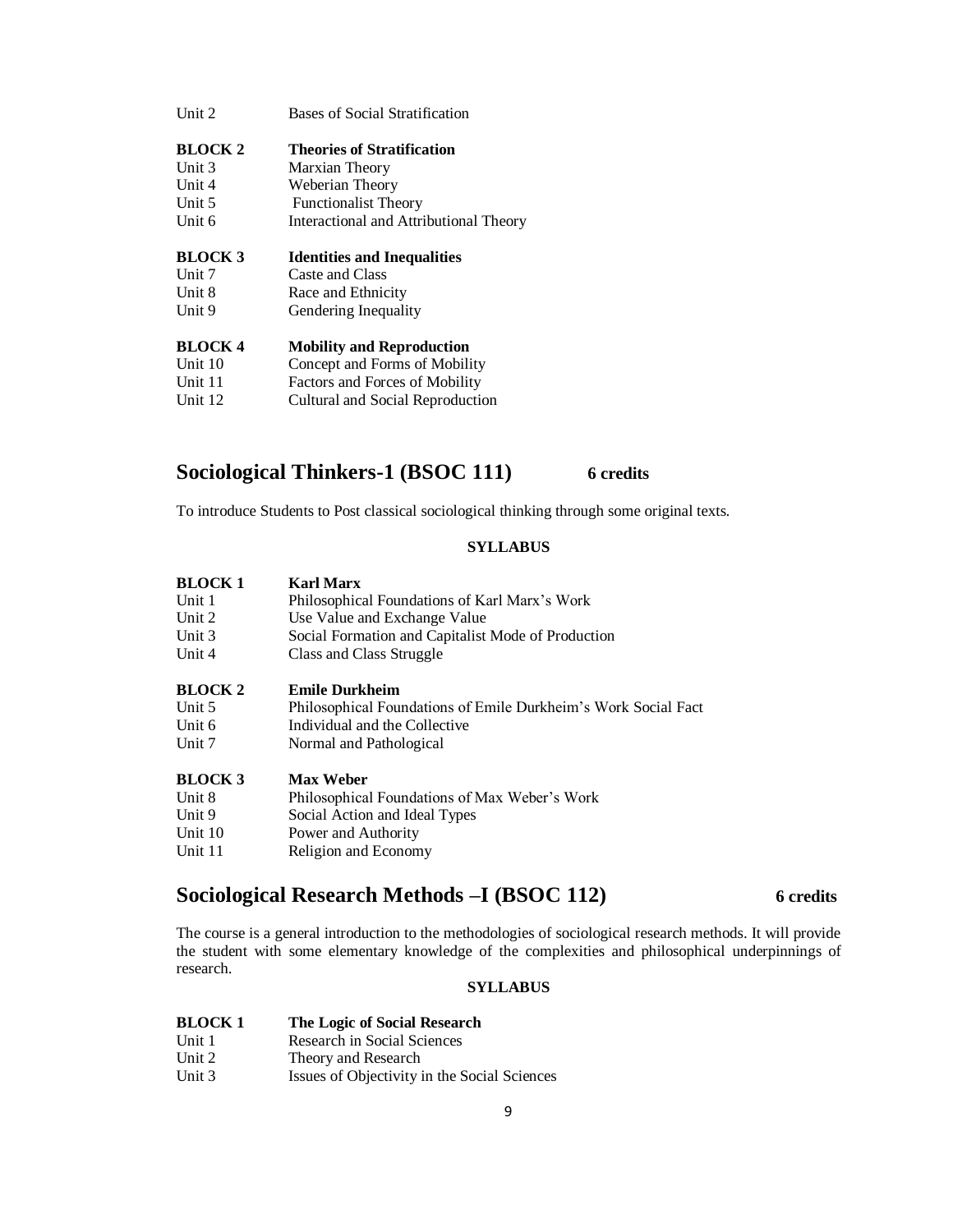| <b>BLOCK 2</b> | <b>Methodological Perspectives</b> |
|----------------|------------------------------------|
|                |                                    |
| Unit $5$       | <b>Historical Method</b>           |
| Unit 6         | Comparative Method                 |
| Unit 7         | Ethnographic                       |
| Unit 8         | Feminist Perspective               |
| <b>BLOCK 3</b> | <b>Modes of Enquiry</b>            |
| Unit 9         | Quantitative                       |
| Unit 10        | Qualitative,                       |
| Unit 11        | <b>ICT</b> in Social Research      |

# **Sociological Thinkers-II (BSOC 113) 6 credits**

To introduce Students to Post classical sociological thinking through some original texts

#### **SYLLABUS**

| <b>BLOCK1</b>  | <b>Function, System and Structure</b>               |
|----------------|-----------------------------------------------------|
| Unit 1         | Radcliffe Brown: Structural Functionalism           |
| Unit 2         | Talcott Parson: Social Action                       |
| Unit 3         | Levi-Strauss: Structure as a Model                  |
| <b>BLOCK 2</b> | <b>Self and Social Reality</b>                      |
| Unit 4         | Mead: Interactional Self                            |
| Unit 5         | Erving Goffman: Presentation of Self                |
| Unit 6         | Luckmann and Berger: Social Construction of Reality |
| <b>BLOCK 3</b> | <b>Critical Thinkers of Mass Culture</b>            |
| Unit 7         | Mass culture and its critiques                      |
| Unit 8         | Theodore W.Adorno: Culture Industry                 |
| Unit 9         | Herbert Marcuse: One Dimensional One                |
| <b>BLOCK4</b>  | <b>Power, Discourse and Reproduction</b>            |
| Unit 10        | Pierre Bourdieu: Habitus and Embodiement            |
| Unit 11        | Michael Foucault: Power and Knowledge               |

# **Sociological Research Methods –II (BSOC 114) 6 credits**

The course is an introductory course on how research is actually done. With emphasis on formulating research design, methods of data collection, and data analysis, it will provide students with some elementary knowledge on how to conduct both, quantitative and qualitative research

| <b>BLOCK1</b> | <b>Doing Social Research</b>      |
|---------------|-----------------------------------|
| Unit 1        | Research Design                   |
| Unit $2$      | Doing Fieldwork                   |
| Unit 3        | <b>Ethics of Social Research</b>  |
| <b>BLOCK2</b> | <b>Methods of Data Collection</b> |
| Unit 4        | Sampling                          |
| Unit 5        | Census and Survey                 |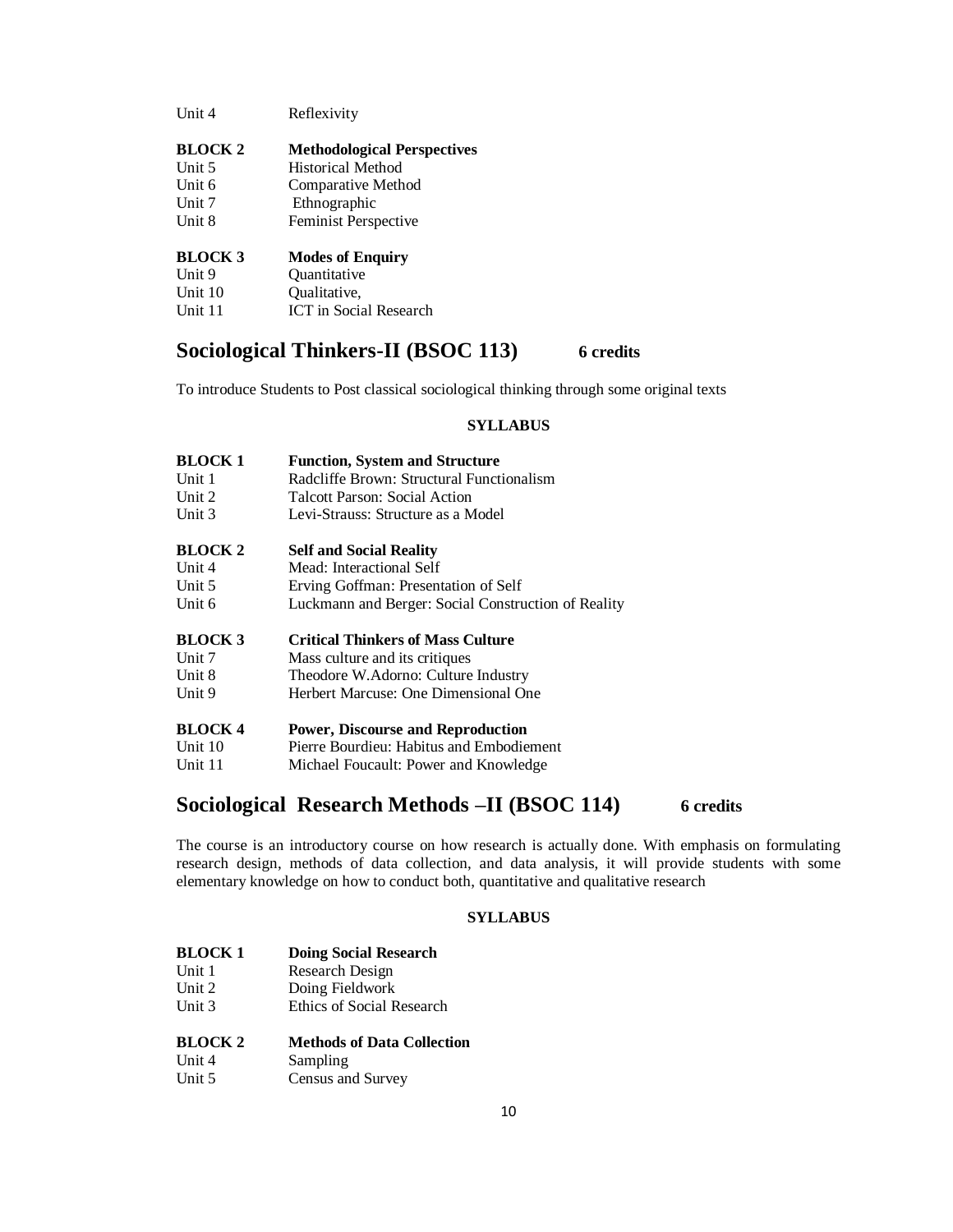| Unit 6         | Observation                                     |
|----------------|-------------------------------------------------|
| Unit 7         | Questionnaire, Schedule and Interview           |
| Unit 8         | Case Study and Life History                     |
| Unit 9         | Ethnographic Method                             |
|                |                                                 |
| <b>BLOCK 3</b> | <b>Statistical Methods</b>                      |
| Unit 10        | Graphical and Diagrammatic Presentation of Data |
| Unit 11        | Measures of Central Tendency                    |
| Unit 12        | Measures of Dispersion                          |
|                |                                                 |
| <b>BLOCK4</b>  | Developing a Research Project                   |
| Unit 13        | Identifying a Research Problem                  |
| Unit 14        | Preparing a Research Proposal                   |
|                |                                                 |

# **DISCIPLINE SPECIFIC ELECTIVES**

# **Urban Sociology (BSOE 141)6 credits**

This course provides an exposure to key theoretical perspectives for understanding urban life in historical and contemporary contexts. It also reflects on some concerns of urban living while narrating the subjective experiences of urban communities. With case studies from India and other parts of the world this course will help students relate to the complexities of urban living.

### **SYLLABUS**

| <b>BLOCK1</b>  | <b>Introducing Urban Sociology</b>           |
|----------------|----------------------------------------------|
| Unit 1         | Urban Sociology: Nature and Scope            |
| Unit 2         | Urbanization and Urbanism                    |
| Unit 3         | City                                         |
| <b>BLOCK 2</b> | <b>Perspectives in Urban Sociology</b>       |
| Unit 4         | Ecological-Spatial                           |
| Unit 5         | Political Economy                            |
| Unit 6         | <b>Network</b>                               |
| Unit 7         | Cultural                                     |
| <b>BLOCK 3</b> | <b>Migration, Occupation and Settlements</b> |
| Unit 8         | Migration                                    |
| Unit 9         | Occupation                                   |
| Unit 10        | Slum                                         |
| Unit 11        | Neighborhood and Gated Communities           |
| <b>BLOCK4</b>  | <b>Cultural Politics of Urban Space</b>      |
| Unit 12        | Consumer, Culture and Leisure                |
| Unit 13        | Caste, Class, Ethnicity and Gender           |

# **Indian Sociological Tradition (BSOE 142)6 credits**

Traditions in Indian sociology can be traced with the formal teaching of sociology as a subject in Bombay University way back in 1914. While the existence of "Sociology in India" and "Sociology of India" have been largely debated in terms of whether it has been influenced by western philosophy, is there a need of indigenization etc., sociologist in India have primarily been engaged with issues of tradition and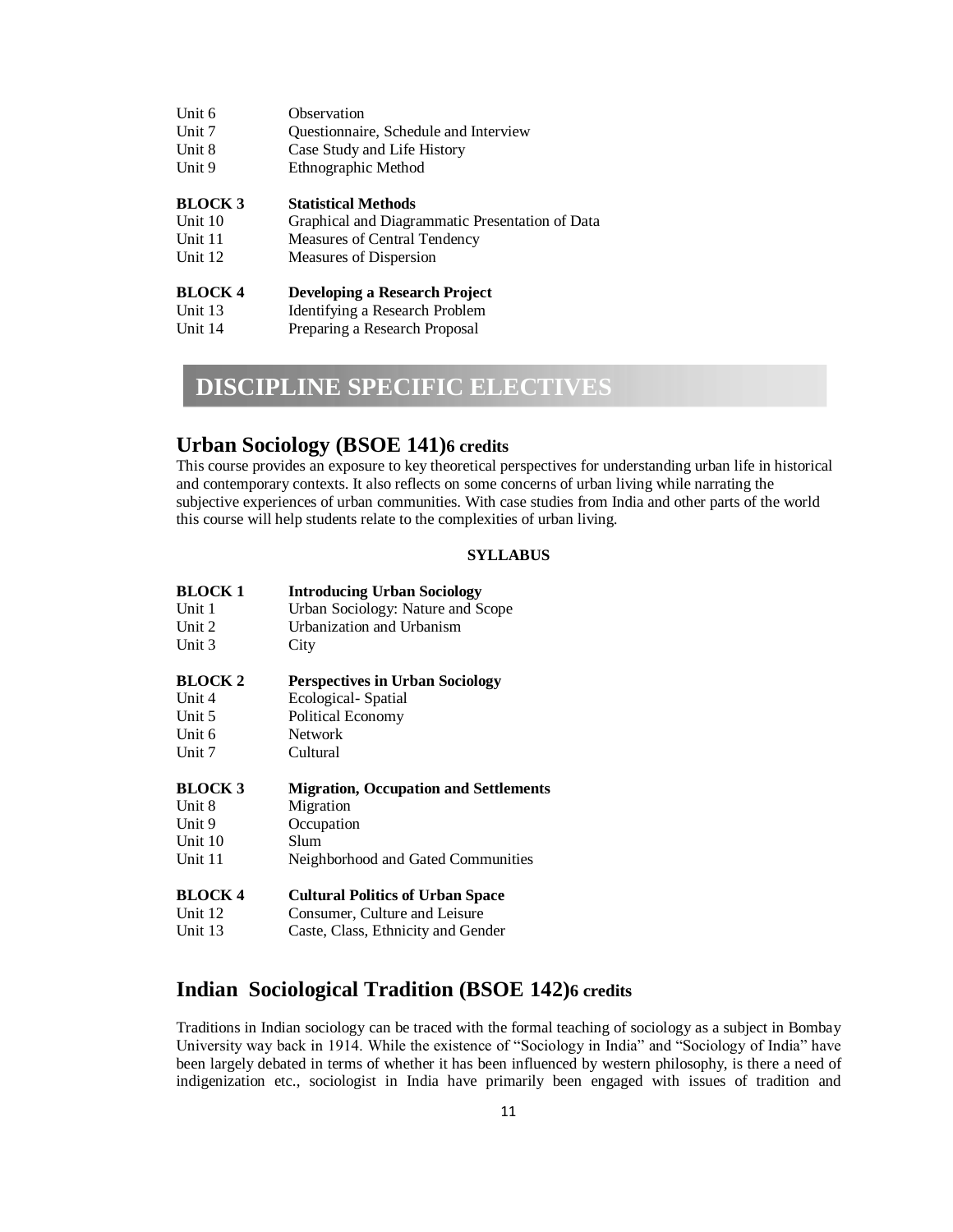modernity, caste, tribe and gender. This course primarily provides perspectives of key Indian sociologist on some of these issues.

#### **SYLLABUS**

| <b>BLOCK1</b>  | <b>History and Development of Indian Sociological Traditions</b> |
|----------------|------------------------------------------------------------------|
| Unit 1         | Major Influences on Indian Sociological Traditions               |
| Unit $2$       | Major Schools of Indian Sociological Traditions                  |
| <b>BLOCK 2</b> | Sociologists in India-1                                          |
| Unit 2         | Radhakamal Mukerjee                                              |
| Unit 3         | G S Ghurye                                                       |
| Unit 4         | D P Mukerji                                                      |
| Unit 5         | N K Bose                                                         |
| Unit 6         | Verrier Elwin                                                    |
| <b>BLOCK 3</b> | Sociologists in India-2                                          |

| BLOCK 3 | Sociologists in India-2 |
|---------|-------------------------|
| Unit 7  | Irawati Karve           |
| Unit 8  | A R Desai               |
| Unit 9  | <b>M</b> N Srinivas     |
| Unit 10 | Ramkrishna Mukherjee    |
| Unit 11 | Leela Dube              |
|         |                         |

# **Environmental Sociology (BSOE 143) 6 credits**

This course is designed to introduce students to the core debates of environmental sociology, different approaches within the sub‐discipline and how these approaches may be used to understand environmental issues and movements in India.

| <b>BLOCK1</b>  | <b>Envisioning Environmental Sociology</b>  |  |
|----------------|---------------------------------------------|--|
| Unit 1         | Environmental Sociology: Nature and Scope   |  |
| Unit 2         | <b>Realist-Constructionist Debate</b>       |  |
| Unit 3         | <b>Key Concepts</b>                         |  |
| <b>BLOCK 2</b> | <b>Approaches</b>                           |  |
| Unit $4$       | Social Ecology                              |  |
| Unit 5         | <b>Treadmill of Production</b>              |  |
| Unit 6         | Ecological Modernization                    |  |
| Unit 7         | Risk                                        |  |
| Unit 8         | Ecofeminism and Feminist Environmentalism   |  |
| Unit 9         | Political Ecology                           |  |
| <b>BLOCK 3</b> | <b>Environmental Issues and Concern</b>     |  |
| Unit $10$      | Anthropocene and climate change             |  |
| Unit 11        | Pollution                                   |  |
| Unit 12        | Environmental Policy in India               |  |
| <b>BLOCK4</b>  | <b>Environmental Movements in India</b>     |  |
| Unit 13        | Forest Based Movement – Chipko              |  |
| Unit 14        | Water Based Movement – Narmada              |  |
| Unit 15        | Land Based Movements – Anti-mining and Seed |  |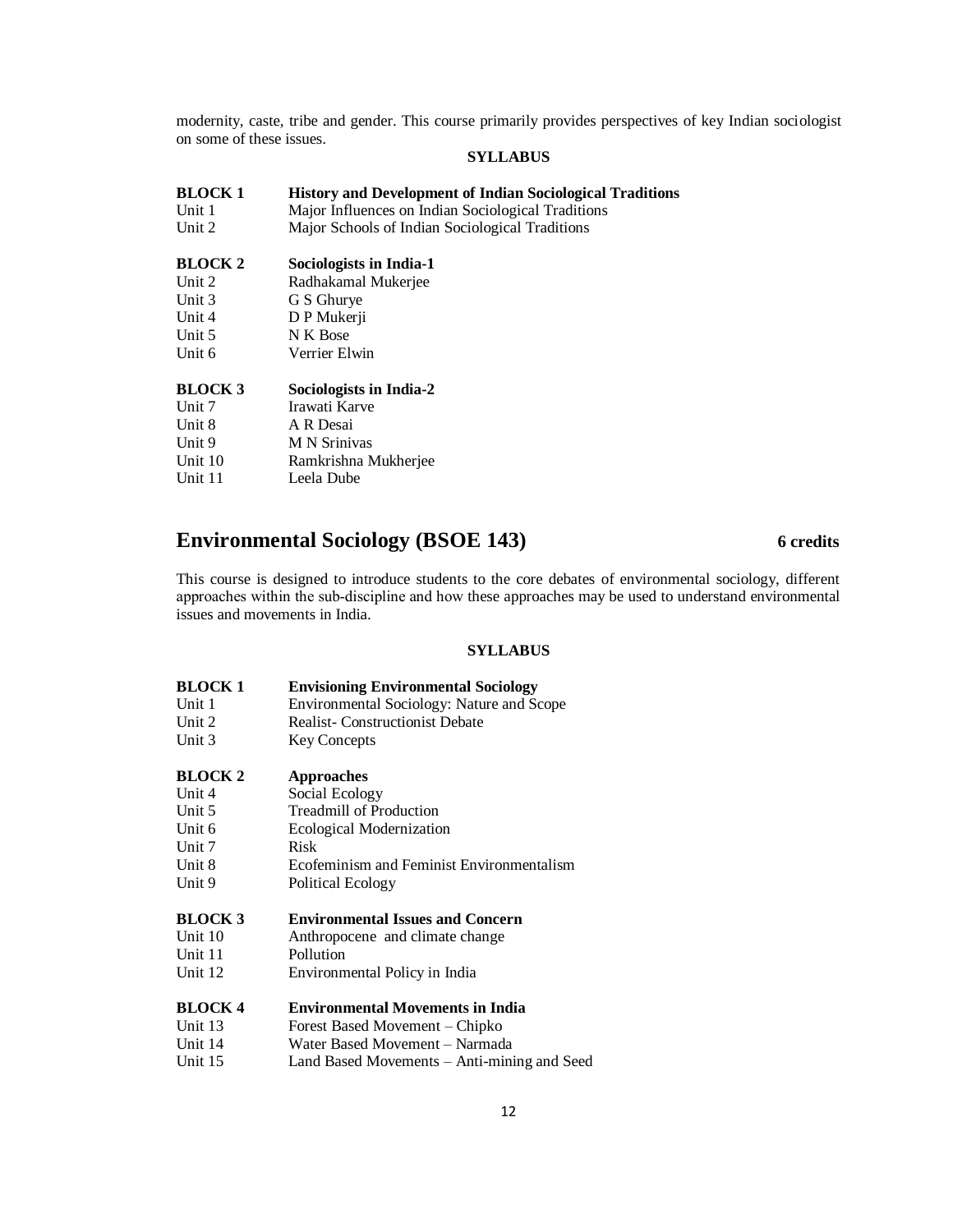# **Tribal Cultures in India (BANE 143)6 credits**

For long the tribes has been perceived as a socially homogenous, non-hierarchical and non-differentiated or un-stratified unit; having its own unique dialect, political and cultural institutions and living in relative isolation. However, in contemporary India, the tribes are in relation to non-tribals and there is direct interaction with modern economy and market forces. This course would acquaint the learners with the tribal cultures of India and how as a result of contact with the outsiders changes are taking place in the so called 'homogenous' tribal society, leading to various tribal problems.

Course details: This discipline specific optional course consists of four blocks of theory (4 credits) and a practical component (2 credits). The theory aspect will deal with the anthropology of Indian tribes, social and cultural changes among the tribes, contemporary challenges of tribes, tribal problems, development programmes and constitutional safeguards. The practical component of the course has two credits and a manual would be provided for the same. Evaluation process will include marking of assignments and term end examinations.

#### **SYLLABUS**

#### **Block I: Anthropology of Indian Tribes**

Unit I: Concept of Tribe in India Unit 2: Idea of Indigenous Communities Unit 3: Characteristics and Geographical Distribution of Tribes Unit 3: Anthropology and Tribes of India Unit 4: Tribal Organisation

#### **Block II Social and Cultural Changes among the Tribes**

Unit 1 Tribe-Caste Continuum in India Unit 2 Tribal Monographs on Social Change Unit 3 Globalisation among Indian Tribes

#### **Block III Contemporary Challenges**

Unit1: Tribal Displacement and Rehabilitation Unit2: Development of Forest Policy and Tribes Unit3: Tribal Movements

#### **Block IV: Problems, Development Programme and Constitutional Safeguards**

Unit I: Problems of Tribes Unit 2: Problems of Tribal Women Unit 3: Constitutional provision and Safeguards

# **Reading Ethnographies (BSOE 144)6 credits**

This course encourages the student to read ethnographic texts in their entirety. It provides the students the fundamental understanding of ethnography and its varied usages through the colonial, classical, global and Indian ethnographies. It has simultaneously provided ethnographic cases to highlight the sociocultural, political, economic, feminist, conflict and urban dimensions of ethnographic writings citing examples from India and abroad. The last section of this course delineates ethnographic practices and styles, by basing it on the debates in doing ethnography by highlighting the scientific, feminist, interpretative and ethical dimension of ethnography

#### **SYLLABUS**

#### **Block 1 Themes in Ethnographies**

Unit 1 Understanding Ethnography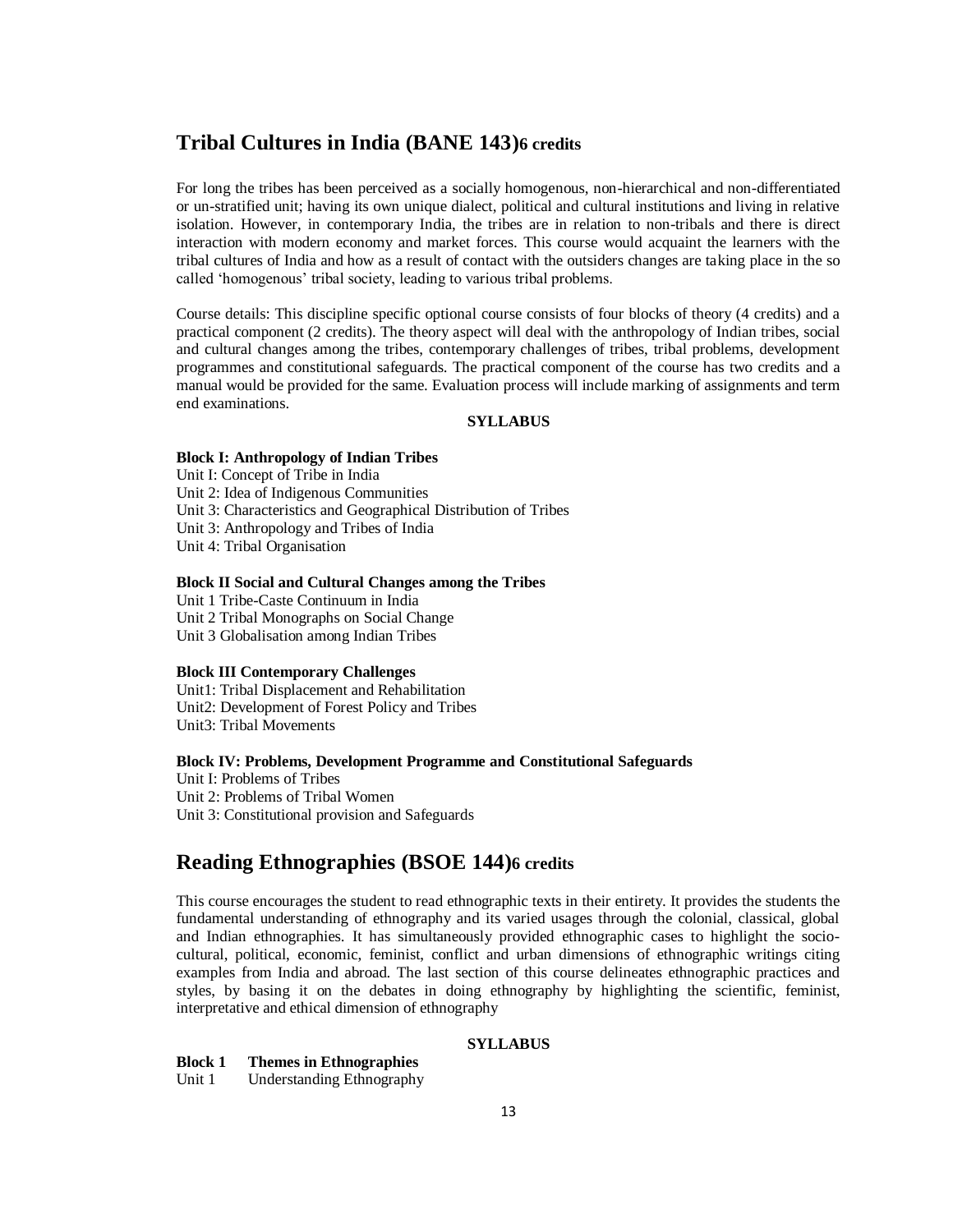- Unit 2 Colonial Ethnography
- Unit 3 Classical Ethnography
- Unit 4 Indian Ethnography
- Unit 5 Global Ethnography

#### **Block 2 Ethnographic Cases**

- Unit 6 Argonauts of the Western Pacific B. Malinowski
- Unit 7 Coming of Age in Samoa- M.Mead
- Unit 8 Religion and Society among the Coorgs- M. N. Srinivas
- Unit 9 Mukkuvar Women: Gender, Hegemony, and Capitalist Transformation in a South Indian Fishing Community– Kalpana Ram
- Unit 10 Stratagems and Spoils: Social Anthropology of Politics- F. G. Bailey
- Unit 11 Street Corner Society- W.F. Whyte

#### **Block 3 Ethnographic Practices and Styles**

- Unit 12 Debates on Doing Ethnography
- Unit 13 Scientific Ethnography
- Unit 14 Feminist Critique to Ethnography
- Unit 15 Interpretative Ethnography
- Unit 16 Ethics and Ethnography

# **Visual Anthropology (BANE 144)6 credits**

The course other than acquainting the learner with visual anthropology's history, intends to familiarise one with the validity of this medium in ethnographic investigation and the assessment of society and culture. In all this, the course will also cover areas which deal with representation of visual medium by anthropologists as the creator or producer and the reader as the receiver and interpreter of various visual symbols and metaphors. The application of visual anthropology is vital for the learner to know and utilise its basics and nuances in the real and virtual world. Hence a discussion on the how different forms of media ranging from mass media to social media and their connections to concerns like ethics, tourism, advertising, market, gender, politics, etc., are also a part of this course. Arts and aesthetics as viewed from the context of visuals and what cultures consider as "art" along with interpretation of images, objects and persons and their relationships are central aspects that the course examines. Finally keeping the main agenda of the course in mind, the course at the end offers a description on the essentials of ethnographic photography and film, including associated theories, critical thoughts, ethical concerns and processes of creation with examples from famous visual anthropological works.

#### **SYLLABUS**

#### **BLOCK I: INTRODUCTION TO VISUAL ANTHROPOLOGY**

Unit 1: What is visual anthropology?

- Unit 2: History of visual anthropology
- Unit 3: Situating visual anthropology

#### **BLOCK II: THEORY AND REPRESENTATION**

Unit 4: Anthropology and images: A theoretical analysis

- Unit 5: Representation: Politics and Aesthetics
- Unit 6: Visual anthropology and its applications
- Unit 7: Anthropology of Arts and Aesthetics

#### **BLOCK III: ETHNOGRAPHIC PHOTOGRAPHY AND FILMS**

Unit 8: Essentials of Ethnographic Photography Unit 9: Ethnographic Photography Unit 10: Ethnographic Film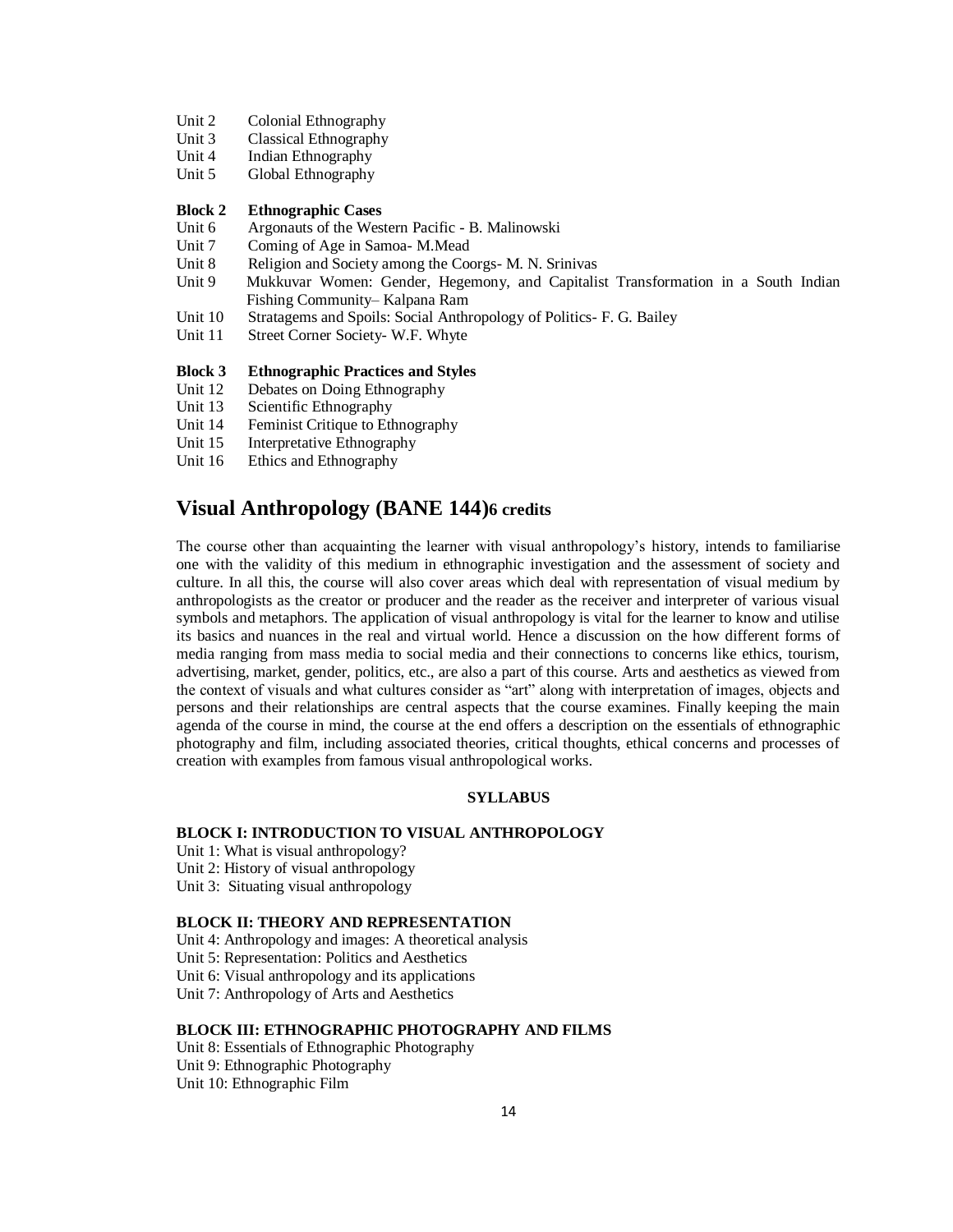Unit 11: Deciphering of an ethnographic film: Case Study

### **PRACTICAL Credits- 2**

A manual would be provided for an understanding wing with the help of anthropological research tools:

- 1. An anthropological depiction of any event through use of images
- 2. An anthropological depiction of any event through use or creation of a film
- 3. Use of already available images, objects or films (from books, social media, places of display) to analytically provide an anthropological interpretation

No practical sessions would be organised. Audio-Video would facilitate the learner in understanding the practical component of the course. Questions would be based from the practical manual in the Assignment and Term End Examinations.

# **ABILITY ENHANCEMENT COMPULSORY COURSES**

# **Environment Studies (BEVAE 181) 4 Credits**

Earth is the only known planet in the solar system that supports life. Despite the vastness of the earth, life exists only in a very thin layer enveloping the earth called biosphere. Sun is the only source of energy which enables continuous interaction among various life forms. For a long period of time, there has been a symbiotic relationship between human being and nature. Due to excessive human interference and unsustainable practices, millions of people's life and livelihoods and other living organisms on the earth are at risk. These environmental issues have now become common problems and shared responsibility of each individual on the earth to act judiciously to reverse these negative impacts. Therefore, there has been a growing need to create awareness amongst all the stakeholders. Keeping this in view, Environmental Study is being introduced as a compulsory course for all the learners at under-Graduate level.

#### **SYLLABUS**

- **Block 1 An Introduction to Environment and Environmental Issues**
- Unit 1 Our Environment
- Unit 2 Ecosystems
- Unit 3 Major Ecosystems

#### **Block2 Natural Resources**

- Unit 4 Land and Water
- Unit 5 Forest Resources
- Unit 6 Biodiversity: Value and Services<br>Unit 7 Energy Resources
- **Energy Resources**

#### **Block3 Environmental Issues and Concerns**

- Unit 8 Biodiversity: Threats and Conservation
- Unit 9 Environmental Pollution and Hazard
- Unit 10 Waste Management
- Unit 11 Global Environmental Issues

#### **Block4 Protecting our Environment: Policies and Practices**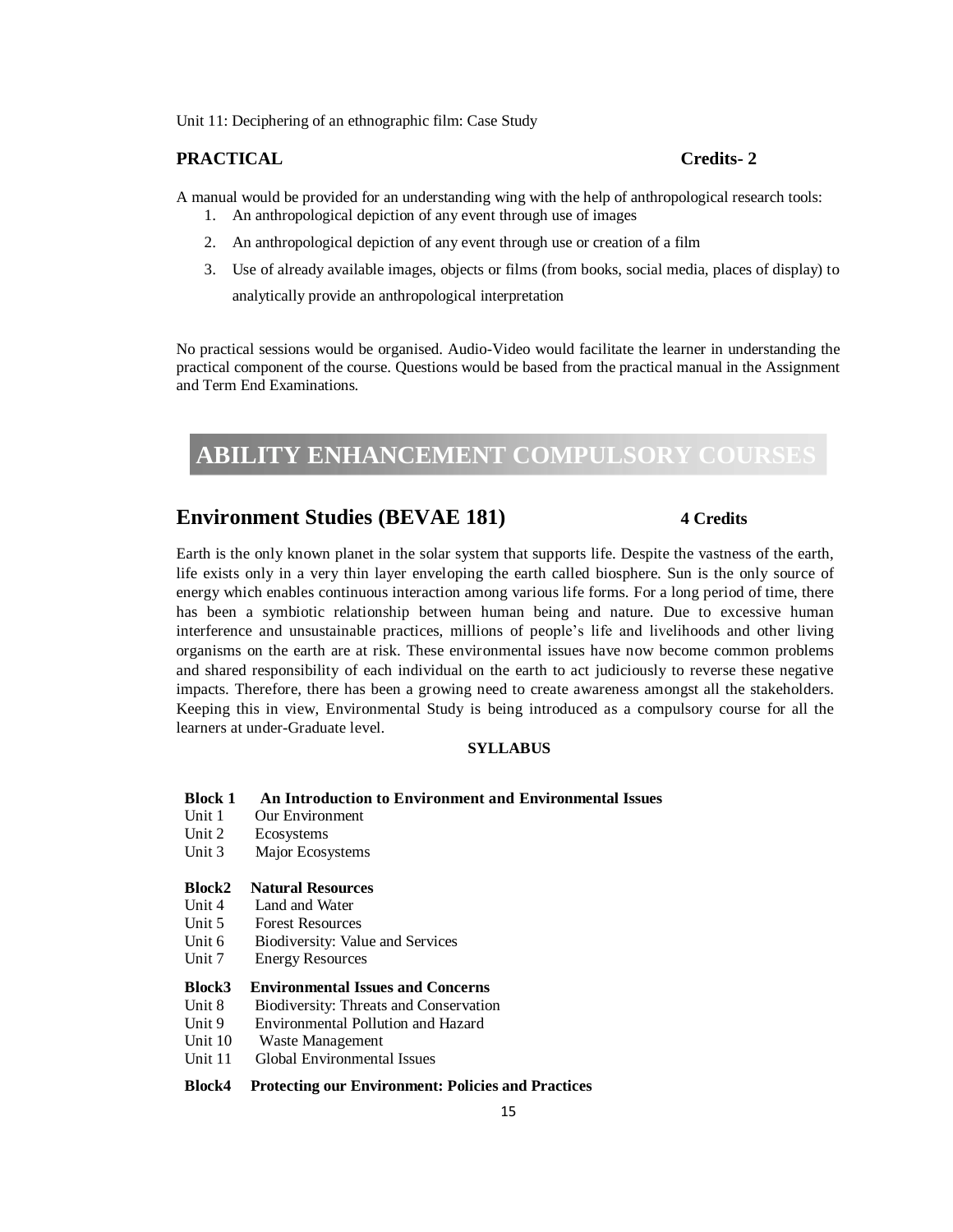- Unit 12 Environmental Legislation
- Unit 13 Human Communities and Environment
- Unit 14 Environmental Ethics

TMA-Based on Field Work- Report of be submitted–5hours

- Visit to an area to document environmental assets: river/forest/ flora/ fauna etc.
- Visit to a local polluted site- Urban/ Rural / Industrial/ Agricultural
- Study of common plants, insects, birds and basic principles of identification
- Study of simple ecosystems-pond, river, Delhi Ridge, etc.

### **English Communication Skills (BEGAE182)** 4credits

EnglishCommunicationSkillsisof4creditsandhas3Blocksand11Units.Communicationinvolvesbothverbal andnon-verbalcommunication.InthisCoursewegiveyouanunderstandingofthecommunicationprocess,the barriers to it, the skills involved in communication i.e. listening, speaking, reading and writing in both formal and informal contexts. We discuss the differences between spoken and written forms of the language and make you sensitive to conversational skills which include to a large extent, body language.

### **HINDI**

# **fganh Hkk'kk vkS j laiz s'k.k (BHDAE 182) 4 credits**

bl ikB~;Øe esa fganh Hkk'kk vkSj laizs 'k.k ls lacaf/kr fcanqvksa dk v/;;u djk;k tk,xkA ;g ikB~;Øe 4 Øs Fmv dk gSA bl ikB~;Øe eas fganh Hkk'kk vkSj laizs'k.k ls lacaf/kr fuEufyf[kr fcanqvksa dks "kkfey fd;k x;k gS % fganh Hkk'kk dk fodkl] Hkk'kk dh ifjHkk'kk] izÑfr ,oa fofo/k :i( fganh Hkk'kk dh fo"ks'krk,¡ % fØ;k] foHkfDr]loZuke] fo"ks'k.k ,oa vO;; laca/khA fganh dh o.kZ &O;oLFkk % Loj ,oa O;atuA Loj ds izdkj &âLo] nh?kZ rFkkla;qDrA O;atu ds izdkj&Li"kZ] vUrLFk] Å'e] vYiiz k.k] egkizk.k] ?kks'k rFkk v?kks'kA oxksZ a dk mPpkj.k LFkku d.B~;] rkyO;] ew)ZU;] nUR;] vks'B~; rFkk nUrks'B~;A cyk?kkr] la xe] vuqrku rFkk laf/kA Hkk'kk laiz s'k.k ds pj.k% Jo.k] vfHkO;fDr] okpu rFkk ys[kuA fganh okD; jpuk] okD; vkSj miokD;A okD; HksnA okD; dk :ikUrjA

# **SKILL ENHANCEMENT COURSES**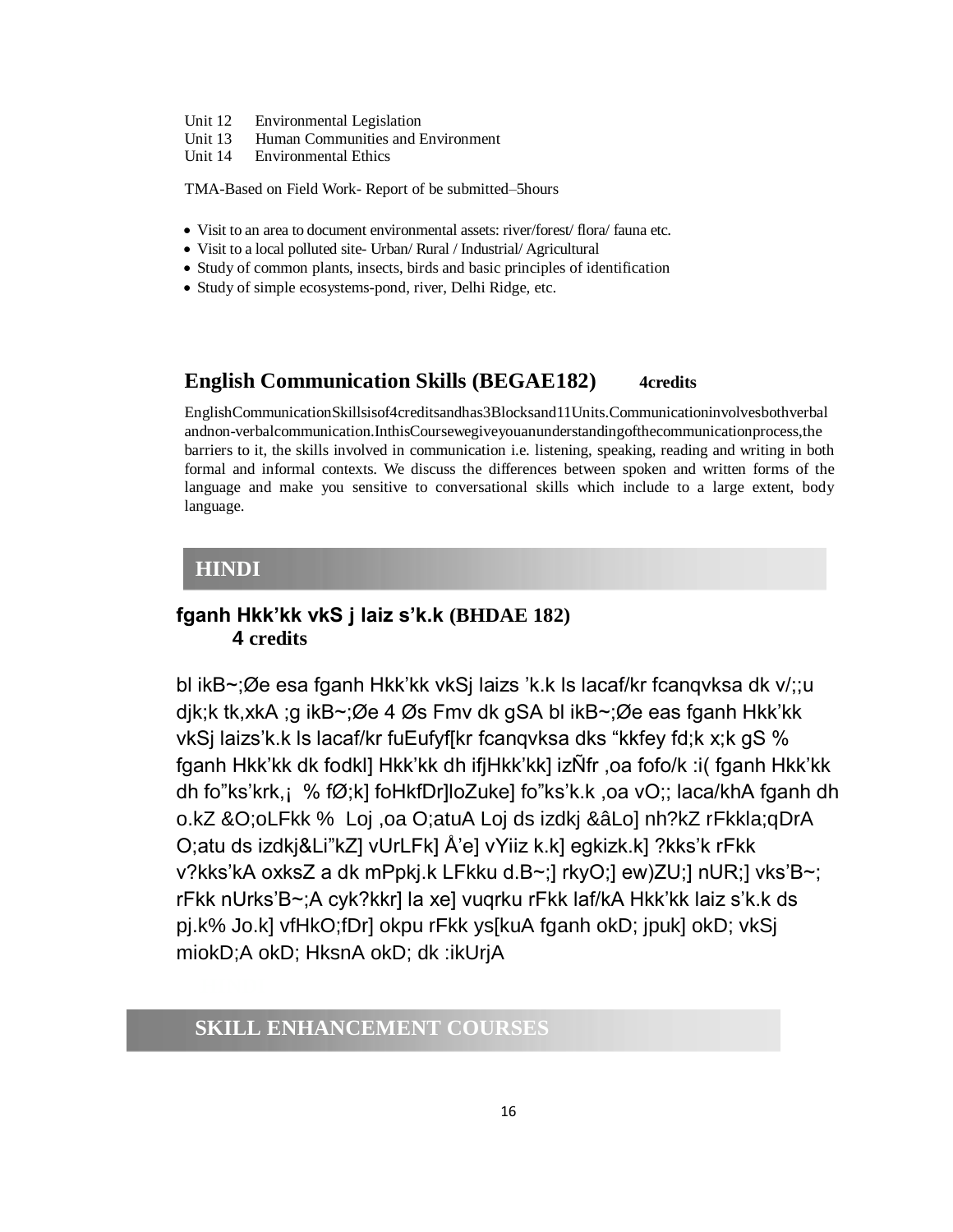# **Tourism Anthropology (BANS 183) 4 Credits**

In the industrial sector today tourism is the fastest growing. Human beings with their innate curiosity and the urge to know what lies beyond their immediate horizons have ventured to far off places since time immemorial. Tourism is intrinsic to human desire to travel and explore thus, every human being at one point of time or the other has explored as a tourist, be it going on a short vacation, pilgrimage etc. Tourism affects not only the lives of the people who visit places as a tourist but also has a huge impact on the spaces visited that is the host communities their social and economic lives, the natural environment, artistic productions and so on. Thus, anthropology is intricately associated with tourism.

In this course we will try to understand the anthropology of tourism and tourists. It's development through an anthropological lens to understand the commodification of culture owing to tourism. The course will also take into account the tangible and intangible heritages and the new emerging avenues in the field of tourism anthropology.

### **SYLLABUS**

#### **Block 1 Understanding Tourism**

- Unit 1 Introduction to Tourism
- Unit 2 Tourist and Tourism
- Unit 3 Tourism through anthropological lens
- Unit 4 Tourism and Culture
- Unit 5 Commodification of Culture

#### **Block 2 Emerging Trends In Anthropology and Tourism**

- Unit 6 Political Economy of Tourism
- Unit 7 Tourism versus Heritage Sites
- Unit 8 Tangible and Intangible Heritage
- Unit 9 Ecotourism
- Unit 10 New Directions in the Anthropology of Tourism

# **Public Health and Epidemiology (BANS 184) 4 Credits**

Anthropology is a holistic, comparative and bio-cultural study of human beings. In order to understand the variation of the human populations, anthropologists have focused in understanding various diseases like communicable and non-communicable. Since much of the effects are linked with environmental factors, anthropologists laid interest on environment and socio-cultural factors in understanding the diseases. Thus the theme of Public Health and Epidemiology became the core component of anthropology.

The introductory block of this course deals with scope of Public Health and Epidemiology, and its historical background. Block-II exposes the learner to the various socio-cultural factors in predisposition of illness. Methods and management of public health will also be dealt with in this section. Various statistical tools and research methods that help in undertaking studies on epidemiology would be discussed in Block –III.

#### **SYLLABUS**

#### **Block 1 Essentials in Epidemiology and Public Health**

- Unit 1 Epidemiology
- Unit 2 Public Health
- Unit 3 Environmental Health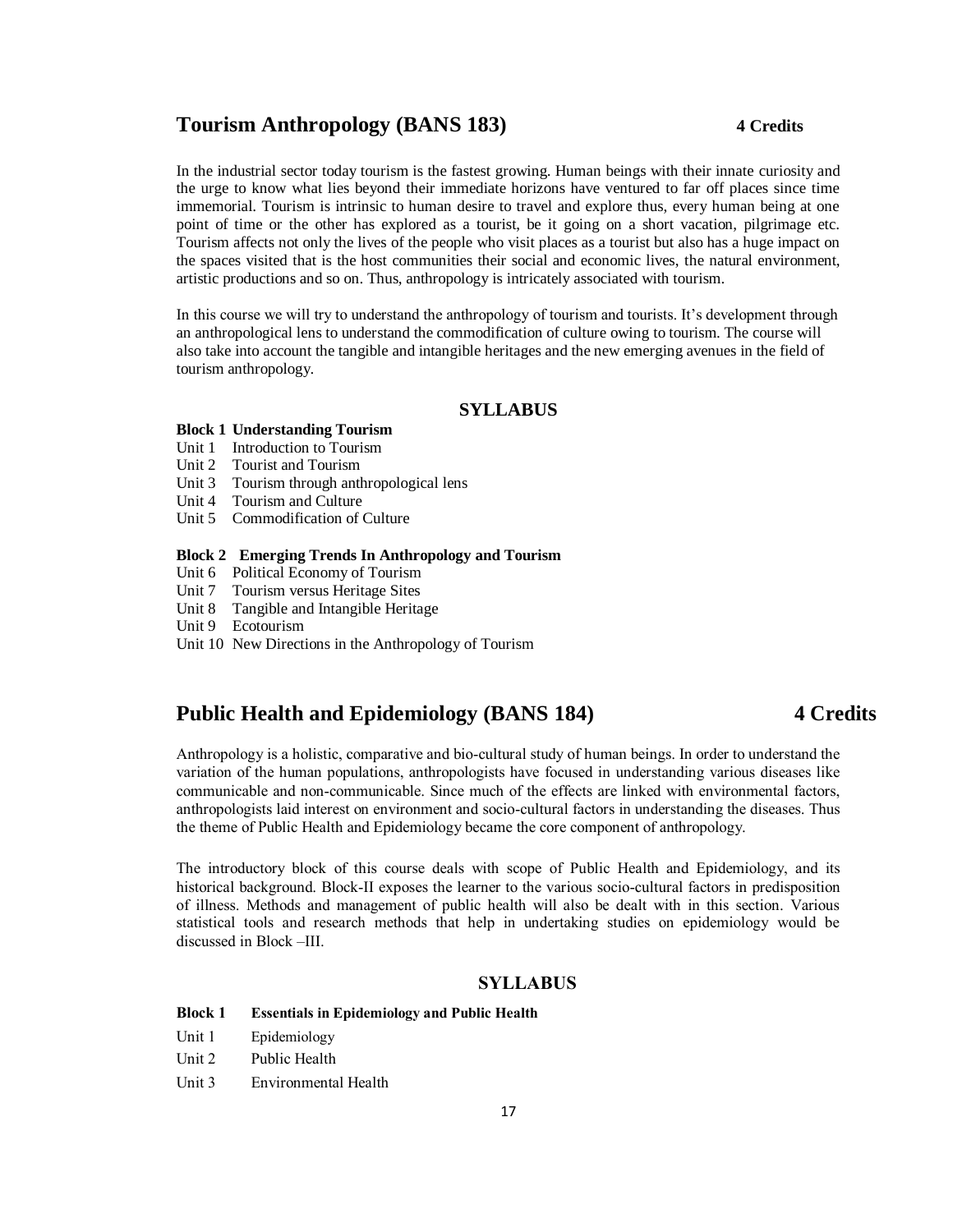| Unit 4         | Epidemiology of Disease                                                       |
|----------------|-------------------------------------------------------------------------------|
| <b>Block 2</b> | Psychological, Behavioural, and Social Issues in Public Health and Management |
| Unit 5         | Influence of Social Factors on Health and Illness                             |
| Unit 6         | Theory and Methods of Public Health                                           |
| Unit 7         | Management of Health Care Programmes by Indian Government and NGO's:          |
| <b>Block 3</b> | <b>Research and Statistical Methods in Public Health</b>                      |
| Unit 8         | Research Methods and Statistical Tools                                        |
| Unit 9         | Data Analysis                                                                 |
|                |                                                                               |
| Unit 10        | <b>Advanced Statistics</b>                                                    |

# **GENERIC ELECTIVES**

# **Disaster Management (BPAG 171) 6 Credits**

Human vulnerability to disasters is an age-old phenomenon. Disasters play havoc with the lives of people. They cause excessive losses to the humanity and infrastructure. Disaster management as an area of study is of recent origin. Disaster management education seeks to provide understanding of different techniques and impediments in the way of disaster mitigation. IGNOU was the first University in India to launch a Certificate Programme in Disaster Management through ODL in 1999.

The Course aims to familiarise the learners with the: meaning and classification of disasters; institutional framework of disaster management in India; importance of preparedness, prevention and mitigation; major steps in disaster response; dimensions of damage assessment; relevance of rehabilitation, reconstruction and recovery; climate change; relationship between disasters and development; relevance of indigenous knowledge, and disaster management strategies.

This introductory and multi-disciplinary course has no prerequisites and students from science/social science/ commerce background can take it up.

#### **SYLLABUS**

| Unit 1  | Meaning and Classification of Disasters                                         |
|---------|---------------------------------------------------------------------------------|
| Unit 2  | Hazard, Risk and Vulnerability                                                  |
| Unit 3  | Natural and Man-made Disasters                                                  |
| Unit 4  | Disaster Profile of India                                                       |
| Block 2 | <b>Disaster Management: Concepts and Institutional Framework</b>                |
| Unit 5  | Disaster Management: Act, Policy and Institutional Framework                    |
| Unit 6  | Disaster Management Cycle with focus on Preparedness, Prevention and Mitigation |
| Unit 7  | Disaster Relief and Response                                                    |

Unit 8 Damage Assessment

**Block 1 Introduction**

Unit 9 Rehabilitation, Reconstruction and Recovery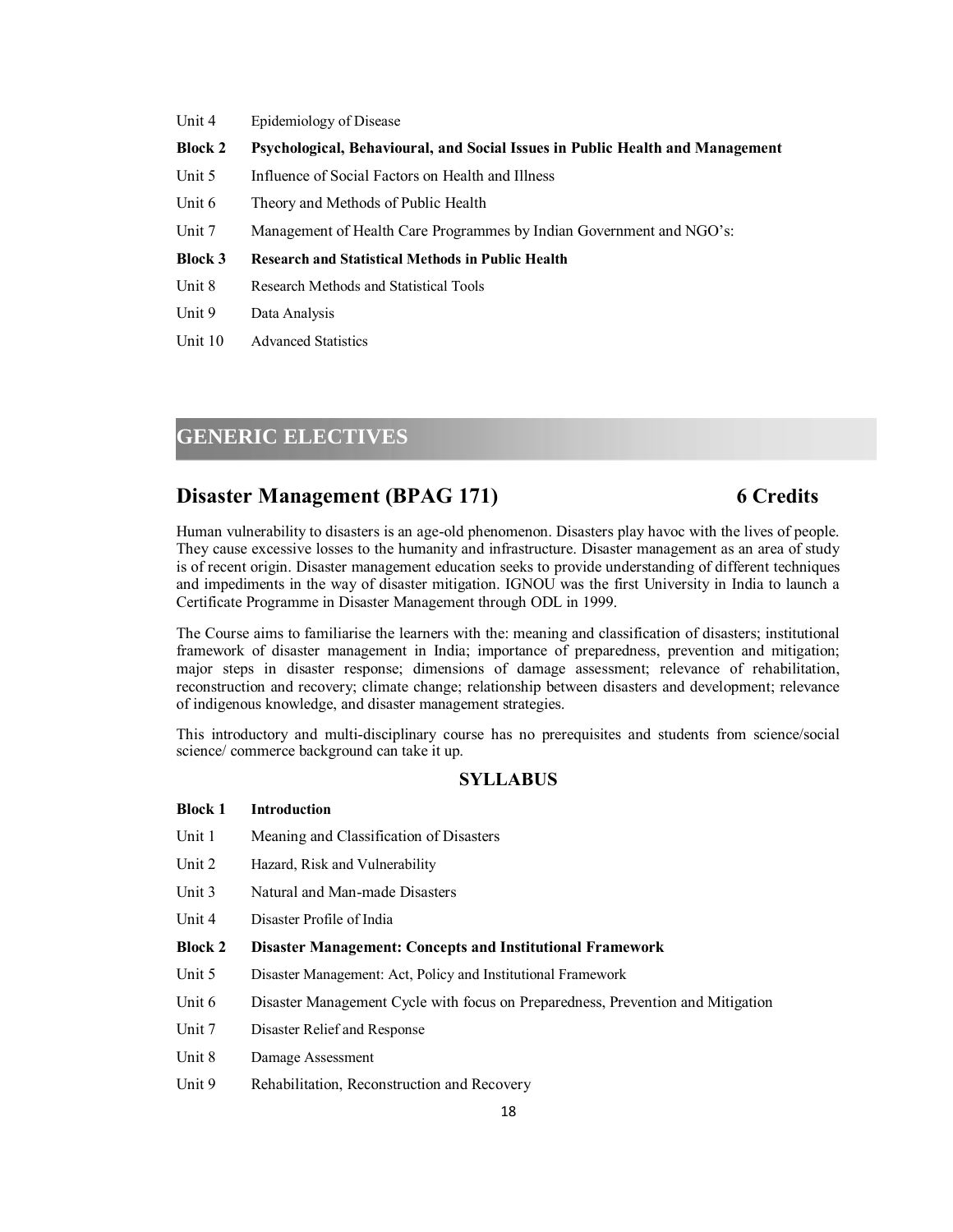#### **Block 3 Inter-relationship between Disasters and Development**

- Unit 10 Climate Change
- Unit 11 Disasters and Development
- **Block 4 Disaster Management: Cross-Cutting Issues**
- Unit 12 Relevance of Indigenous Knowledge
- Unit 13 Community Based Disaster Management
- Unit 14 Disaster Management Strategies
- Unit 15 Disaster Management: Case Studies

### **Gender Sensitization: Society and Culture(BGDG172) 6credits**

The discipline/field/areas of Women's and Gender Studies and Gender and Development Studies are the most debated in the contemporary world. It has inter linkages with society and culture that determines gender discourse from historical to contemporary time. However, feminists offer a critical inquiry of the intersections of culture and society with gender. Further, they sharply pointed-out that how patriarchy regulates through culture and society and retains its multifaceted forms via gendered roles, socialization and so on. They also argue that the constructed notions of gender, gender binaries based on sex/gender/public/private dichotomy and soon need to be critically engaged. The society and culture changes as the civilized society move on to progress. This progress can be measured through indicators and goals. The State formulates and implements number policies to achieve progress in the socioeconomic areas. While, State deals with its complexities of its institutions, a number of categories play important roles. For instance, laws, media, labor, education, health sectors, etc. Still today, we witness huge violence, discrimination and subjugation against women, other gendered categories and all oppressed and marginal people.

After reading this Course, you should be able to:

- Build understanding of women's status and condition in our society;
- Raise the fundamental question that revolve around the core debates between each of the categories(laws, media, work and health etc.), and gender;
- Interrogate its role with society and culture; and
- Focus ways and means to sensitize society on gender issues

### **SYLLABUS**

#### **Block1 Conceptualizing Gender**

- Unit 1 Understanding Gender and Related Concepts
- Unit 2 Gender and Sexualities
- Unit 3 Masculinities
- Unit 4 Gender in Everyday Life

#### **Block2 Gender and Family**

- Unit 5 Family and Marriage
- Unit 6 Motherhood

#### **Block3 Gender and Work**

- Unit 7 Gendering Work
- Unit 8 Gender Issues in Work and Labour Market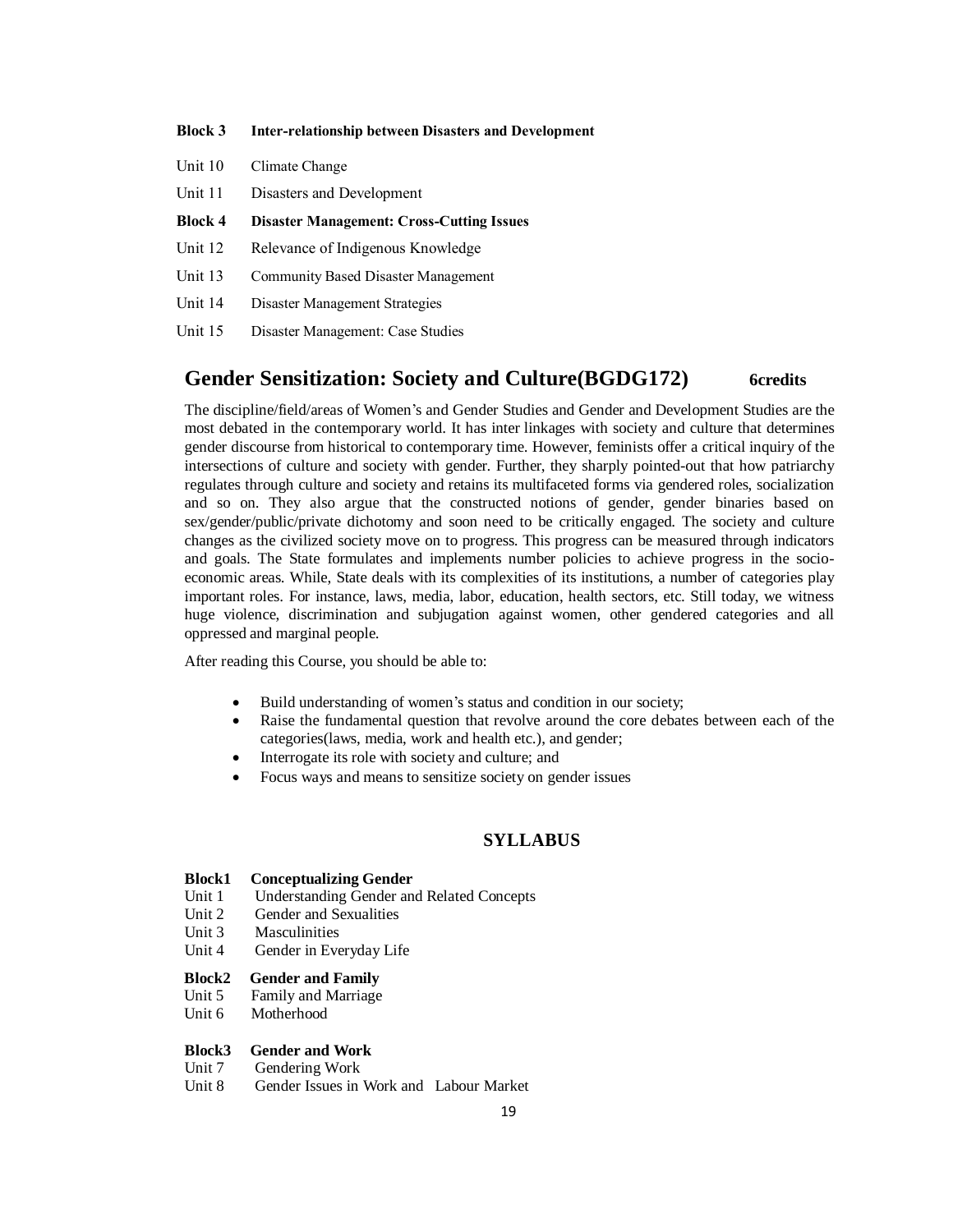#### **Block4 Health and Gender**

| Unit 9 | Reproductive Health and Rights |  |  |
|--------|--------------------------------|--|--|
|--------|--------------------------------|--|--|

Unit 10 Gender and Disability

#### **Block5 Gender, Law and Society**

Unit 11 Gendered Based Violence

Unit 12 Sexual Harassment at Workplace

#### **Block6 Gender, Representation and Media**

- Unit 13 Language and Gender
- Unit 14 Gender and Media
- Unit 15 Reading and Visualizing Gender

# **E-governance (BPAG 173)6 credits**

This Course deals with the conceptual framework of e-governance in public administration organisations. Highlighting the concept, models, roles, and significance, ICT-components and applications, and information systems, this Course encompasses all vital areas and sectors pertaining to rural development, urban development, e-learning, e-commerce, and e-health. Further, it deals with certain measures for an effective implementation of e-governance.

#### **SYLLABUS**

| <b>Block 1</b> | <b>E-governance-A Conceptual Framework</b>                   |
|----------------|--------------------------------------------------------------|
| Unit 1         | Concept, Models, Roles, and Significance                     |
| Unit 2         | ICT-Components and Applications                              |
| Unit 3         | <b>Information Systems</b>                                   |
| <b>Block 2</b> | <b>Role of ICT in Administration</b>                         |
| Unit 4         | Transforming Administrative Culture                          |
| Unit 5         | E-governance in Government Departments/Institutions/Agencies |
| <b>Block 3</b> | <b>Role of ICT in Local Governance</b>                       |
| Unit 6         | E-Rural Development                                          |
| Unit 7         | E-Urban Development                                          |
| Unit 8         | E-learning                                                   |
| Unit 9         | E-commerce                                                   |
| Unit 10        | E-health                                                     |
| <b>Block 4</b> | <b>Measures for Effective Implementation of E-governance</b> |
| Unit 11        | Challenges, Measures for having effective e-governance       |
|                | (A) Challenges                                               |

(B) Measure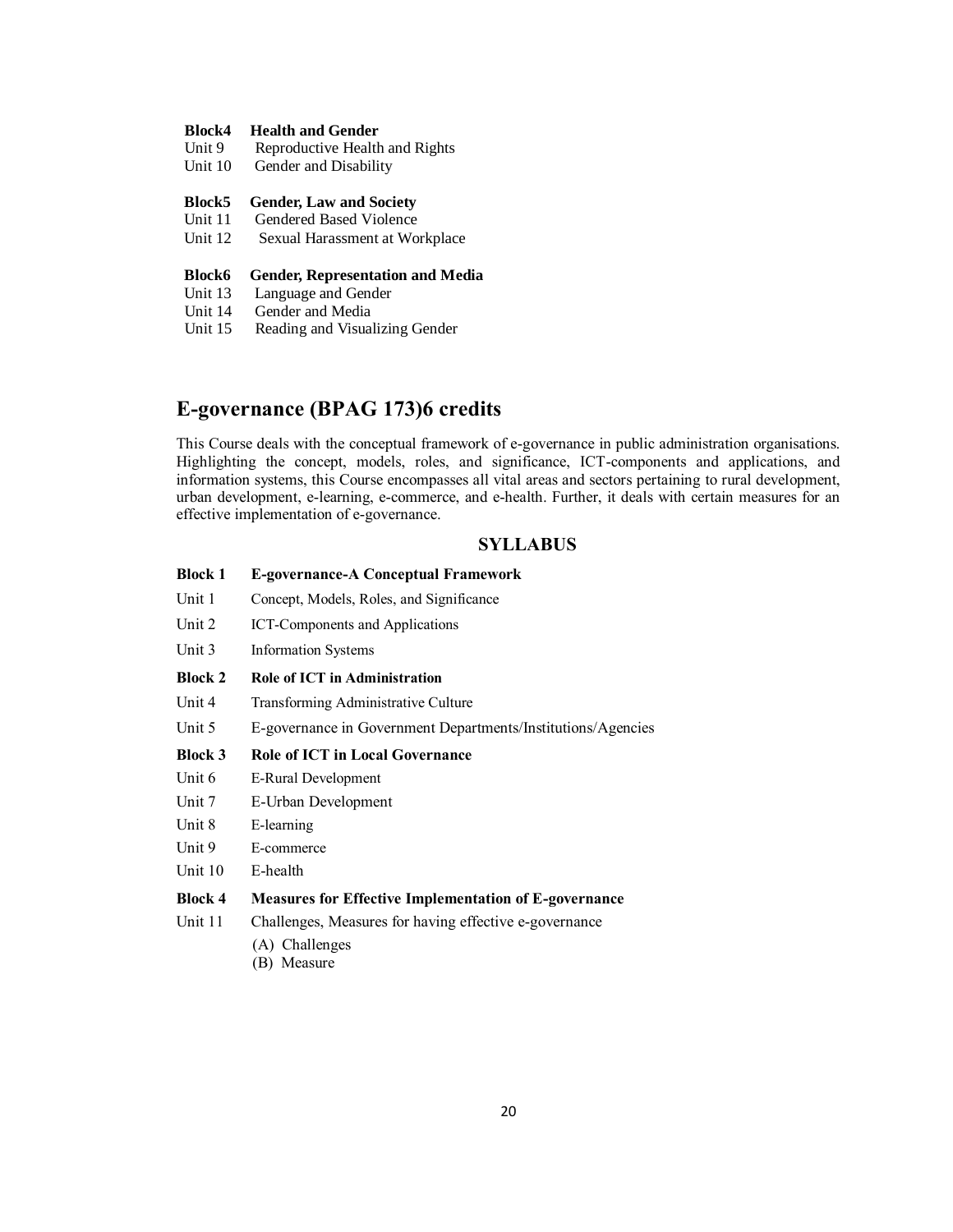# **Sustainable Development (BPAG174) 6 Credits**

The Course attempts to examine the challenges of balancing development and environment. The objective of the Course is to explain the major components of Sustainable Development by underlining its meaning, nature and scope. It brings home the point that it is not possible to develop, if we are disregardful of what is left behind for our future progeny. The Course examines the goals of Sustainable Development and discusses the role of Global Commons and Climate Change. The specific feature of the Course is its focus on the relationship between Sustainable Development and Developmental Goals as well as alternative ways of Resource Generation and Capacity Enhancement.

#### **SYLLABUS**

#### **Block1 Concept of Sustainable Development**

- Unit 1 Meaning, Nature and Scope of Sustainable Development
- Unit 2 Major Components of Sustainable Development
- Unit 3 Approaches to Sustainable Development
- Unit 4 Goals of Sustainable Development

#### **Block2 Development, Sustainability and Climate Change**

Unit 5 Concept of Global Commons and Climate Change

Unit 6 International Conventions on Sustainable Development

Unit 7 Interrelationship among Development, Sustainability and Climate Change: Case for

Differentiated Responsibilities

#### **Block3 Health, Education and Food Security**

- Unit 8 Relationship between Sustainable Development and Food Security
- Unit 9 Role of Green and Converging Technologies toward Health, Sanitation and Food Security
- Unit 10 Role of Education in Sustainable Development

#### **Block4 Sustainable Development: A Way Forward**

- Unit 11 Role of Policy Innovations in Sustainable Development<br>Unit 12 Recognition of Ecological limits of Equity and Justice
- Recognition of Ecological limits of Equity and Justice
- Unit 13 Alternative ways of Resource Generation and Capacity Enhancement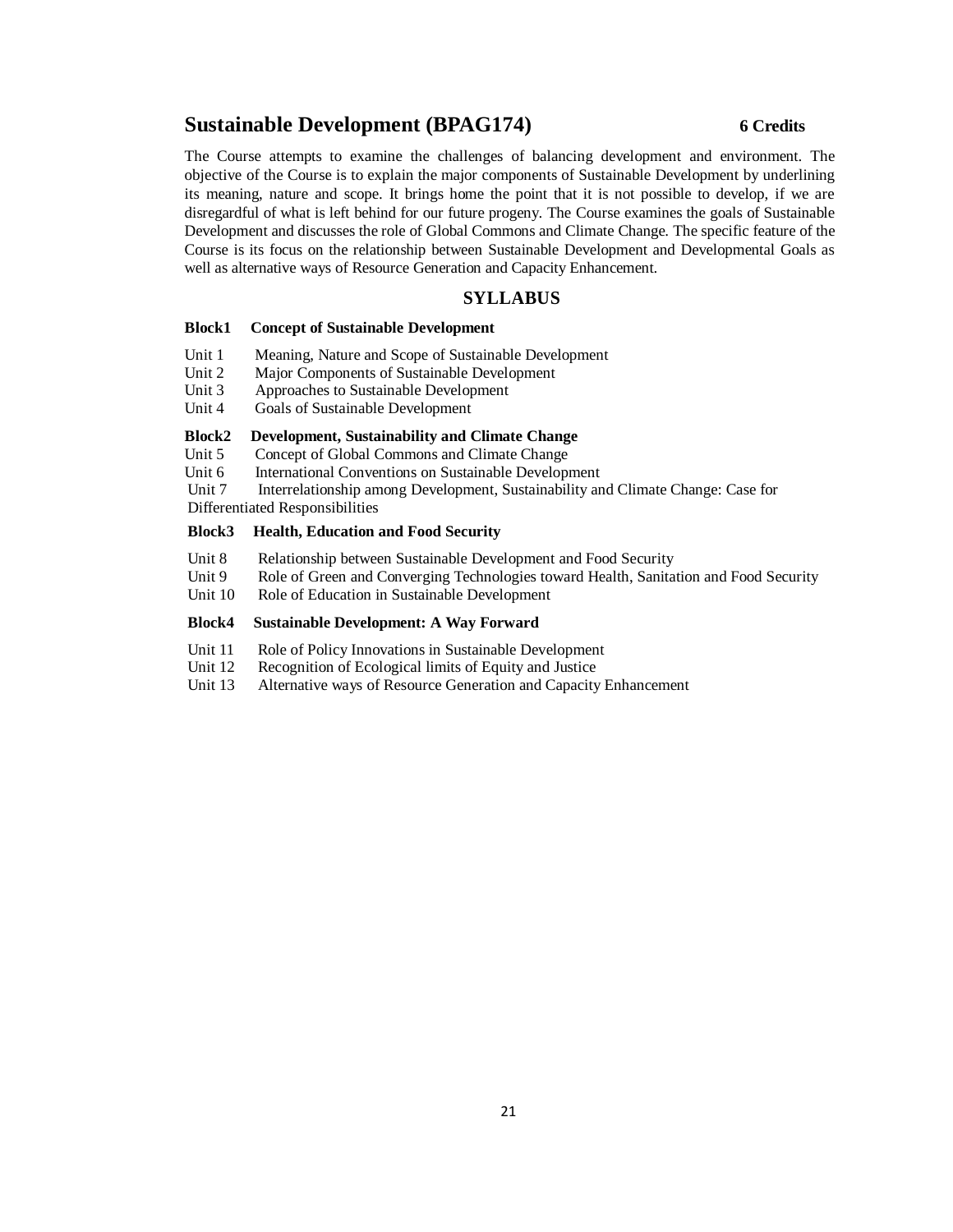# **For Related Information Tab**

### **Interactive Radio Counselling**

The University has the facility of interactive counselling through All India Radio network all over India. You can participate in it by tuning in to your area Radio station. Experts from various discipline areas are available for this counselling. Students can use the telephone to put across their questions to these experts. The telephone numbers are announced by the respective Radio Stations. This counselling is available on all days. The topic for each session of the interactive radio programme is available in the Gyanvani section of the University website.

### **Gyan Darshan**

IGNOU in collaboration with Doordarshan now has an exclusive Educational TV Channel called Gyan Darshan. It is available through cable TV network. The channel telecasts educational programmes for 24 hours every day. It has Live and repeat telecasts of IGNOU programmes as well as educational programmes produced by various national education institutions. The schedule of programmes and live sessions is available on the University website

### **GyanVani**

Gyan Vani is an educational FM Radio network providing programmes covering different aspects and levels of education including Primary and Secondary Education, Adult Education, Technical and Vocational Education, Higher Education and Extension Education. There will be programmes on various aspects and courses of the Honours programme in Political Science. The schedule of the programmes is available on the University website.

### **Teleconference/EDUSAT**

Teleconferencing sessions are conducted from Delhi. Learners can attend these at the regional centres and specified study centres of IGNOU. It is a one way video and two way audio facility. The teleconferencing is available on GyanDarshan-2 and EDUSAT. The faculty members at Delhi and other experts as resource persons participate in these sessions. You can put your problems and questions to these experts through the telephone available at receiving centres. These will help in resolving your queries related to courses and other general information pertaining to the programme.

### **Attendance**

If a course has practical component, students are required to complete ninety percent attendance in practical contact sessions to become eligible for appearing in practical examination.

#### **Continuous Evaluation of Theory Component**

#### **Assignments**

Assignment is a means of continuing assessment of theory and practical. Each assignment consists of a set of questions and/or activities that you will answer/do at your own place by referring your blocks. The assignments will cover all types of questions (long answer type, short answer type, objective type, multiple choice questions and case studies).